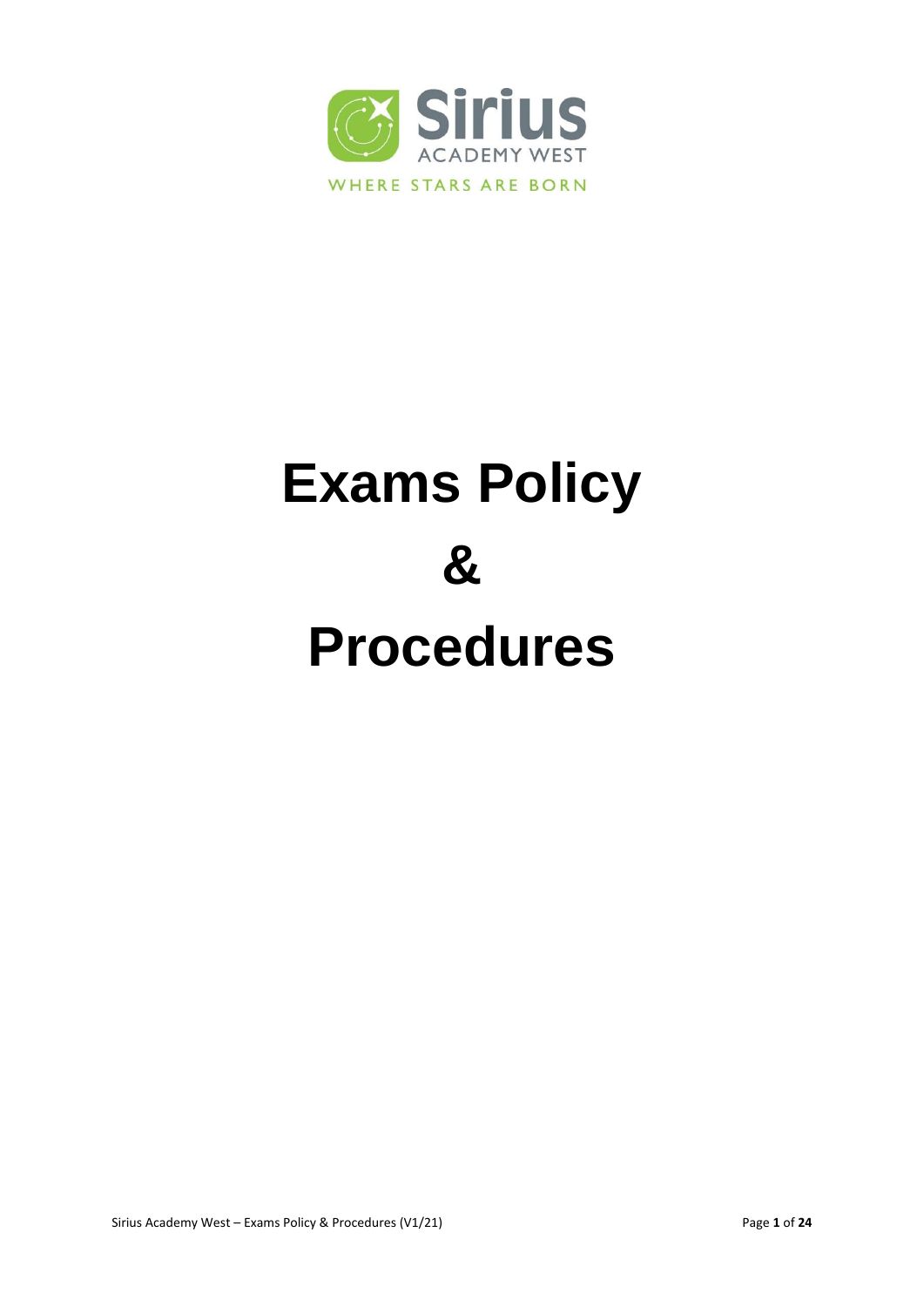# **Exams Policy & Procedures**

#### **Purpose**

The purpose of these policies and procedures are:

- to ensure the planning and management of exams is conducted efficiently and in the best interest of candidates
- to ensure the operation of an efficient exam system with clear guidelines for all staff

It is the responsibility of everyone involved in the Academy's exam processes to read, understand and implement these policies and procedures.

The exam policies and procedures will be reviewed triennially.

#### **Contents**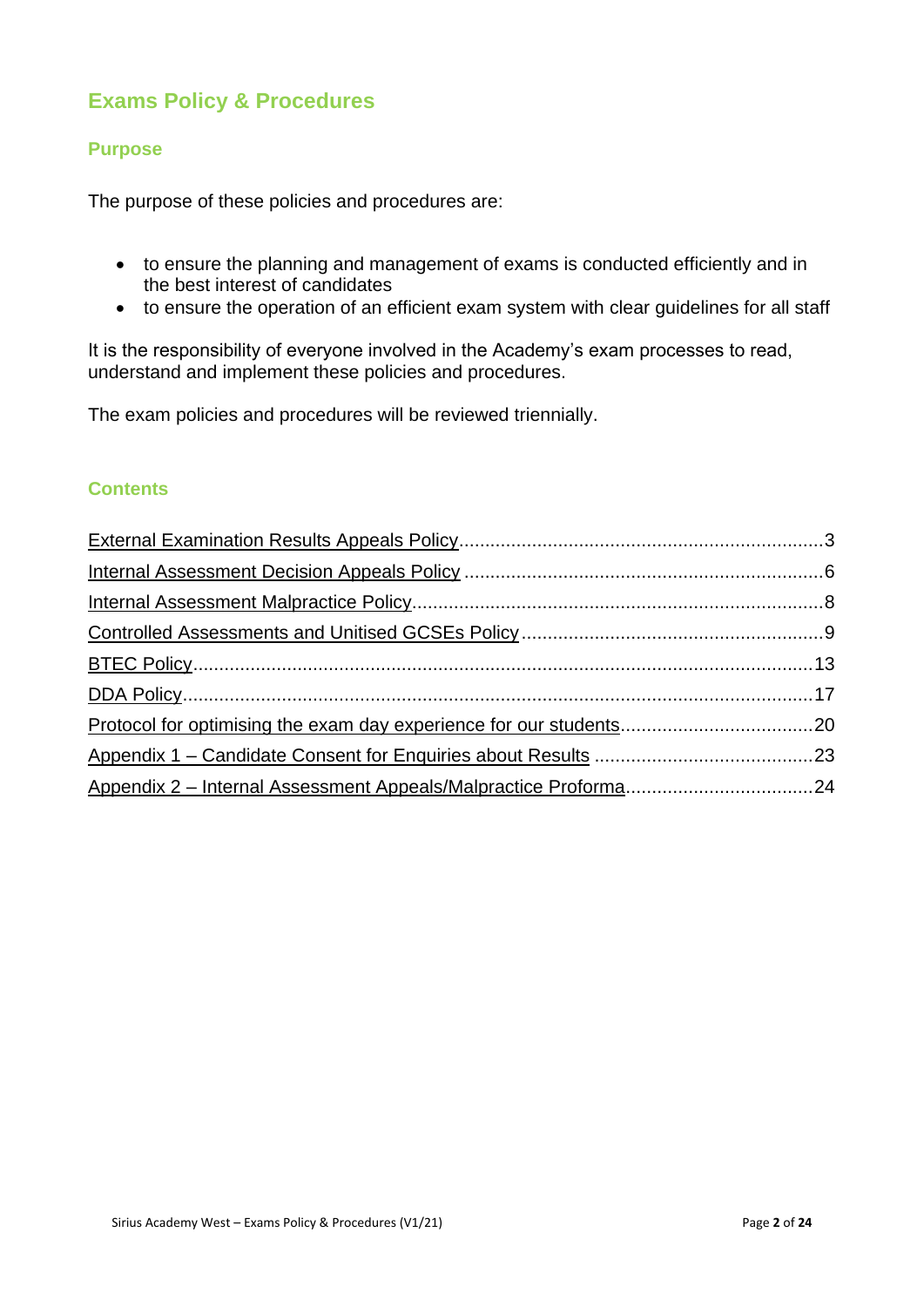## <span id="page-2-0"></span>**External Examination Results Appeals Policy**

#### **Appeals against GCSE results**

External Examination results normally arrive in school during the 3<sup>rd</sup> week of August and are available to candidates in written form and in person only from 9:00am on the determined results day of that examination year.

#### **Types of Appeal**

Appeals against external examination results are called 'enquiries about results'. There are three services available for enquiries about results; the costs for these vary for each exam board and qualification. The amounts given below are therefore approximations.

#### **a) A clerical check**

This is a re-check of all clerical procedures leading to the issue of a result. This is the only enquiry about results available for multiple choice papers. The cost for this is about £10 per exam paper.

**b) A re-mark**

This is a review of the marking of an exam paper to ensure that the mark scheme has been applied correctly. This is the most common enquiry about results and costs about £35 per paper  $+$  £12 per paper if a copy of the paper is required.

#### **c) A re-moderation of coursework**

This enquiry about results is only available for a full cohort of students, not for individual students' coursework. It is not available if the coursework marks have been accepted by the awarding body without change. The cost for this is about £240.

#### **Making an Appeal against Results**

Students, staff or parents wishing to appeal against a result must submit a written request to the Examination Officer by 1<sup>st</sup> September as requests have to be processed by mid-September. Enquiries about results received after this time will not be accepted by the awarding bodies.

There are three possible outcomes to an enquiry about results:

- a) The new mark and therefore the final grade may be higher than the original grade.
- b) The new mark and therefore the final grade may remain unchanged.
- c) The new mark and therefore **the final grade may be lower** than the original grade.

The candidate's consent must be sought in writing before an enquiry about results on the relevant JCQ proforma (Appendix 1).

The Examination Officer will liaise with departments as soon as possible after results day to identify students against whose results the Academy wishes to appeal. The Examination Officer will write to the students concerned to ask for their consent and the Academy will pay the fees.

#### **Student and Parental Requests for an Appeal**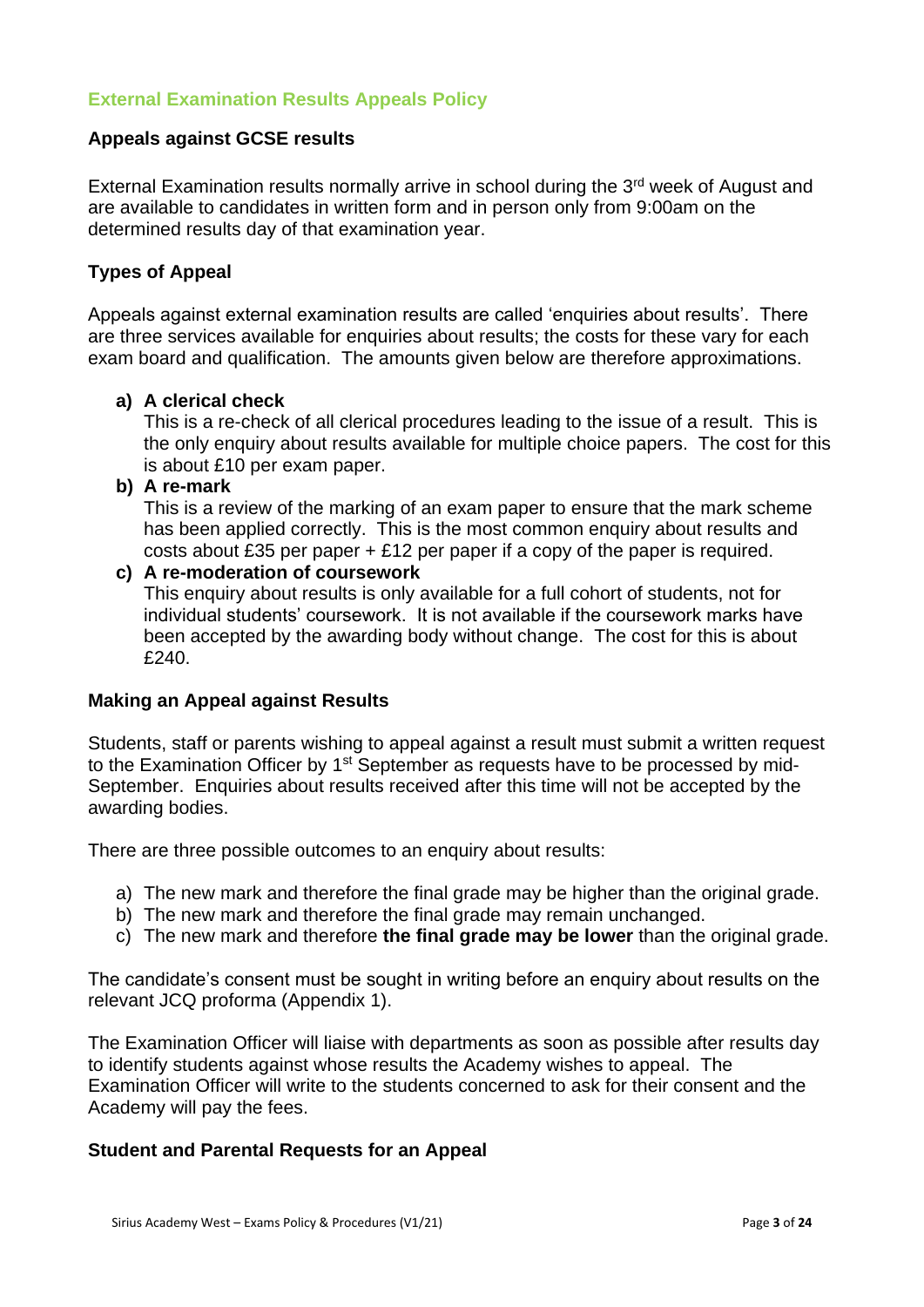If a student or parent requests a remark the Examination Officer will consult the Curriculum Leader concerned as to the merit of the request. If the department supports the request the cost will be met by the Academy. However, if in the professional opinion of the department the re-mark is unlikely to affect the final grade, but the student or parent still wishes to make the appeal, **the parent/student will be asked to pay for the re-mark fee in advance**.

## **The Outcome of an Appeal**

The outcomes of appeals are sent to the Academy in October. The Examination Officer will make known the result of the appeal to the candidate and department concerned.

The Examination Officer will ensure that the results of appeals lead to the amendment of the Academy's results for the performance tables at the time of the Forvus checking procedure.

## **Appeals against GCE results**

When external examination results for AS and A-Levels arrive in school mid-August, they will be available to students in written form and in person only from 9:30am.

#### **1. Types of Appeal**

Appeals against external examination results are called 'enquiries about results'. There are three services available for enquiries about results; the costs for these vary for each exam board and qualification. The amounts given below are therefore approximations.

#### **d) A clerical check**

This is a re-check of all clerical procedures leading to the issue of a result. The cost for this is about £15 per exam paper.

#### **e) A re-mark**

This is a review of the marking of an exam paper to ensure that the mark scheme has been applied correctly. This is the most common enquiry about results and costs about £42 per paper + £13 per paper if a copy of the paper is required.

#### **f) A re-moderation of coursework**

This enquiry about results is only available for a full cohort of students, not for individual students' coursework. It is not available if the coursework marks have been accepted by the awarding body without change. The cost for this is about £245.

#### **2. Making an Appeal against Results**

If a student or parent wishes to appeal against a result they must submit a written request to the Examination Officer by 1<sup>st</sup> September as requests have to be processed by mid-September. Enquiries about results received after this date will not be accepted by the awarding bodies. If the amended result is required for university they will need to apply for a priority service. Deadline dates can be confirmed with the Examination Officer but they are usually submitted on the day of the results.

There are three possible outcomes to an enquiry about results: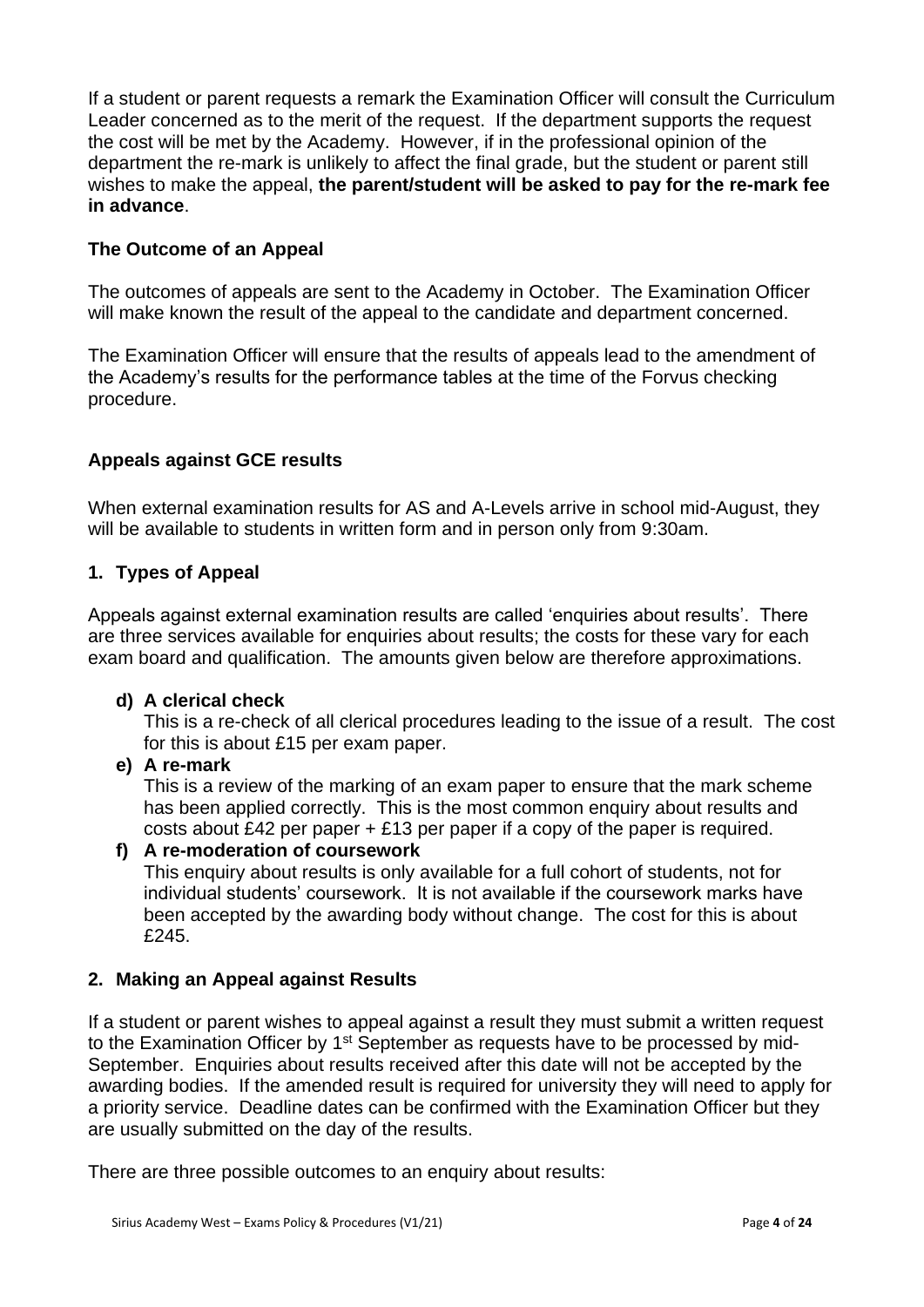- d) The new mark and therefore the final grade may be higher than the original grade.
- e) The new mark and therefore the final grade may remain unchanged.
- f) The new mark and therefore **the final grade may be lower** than the original grade.

The Examination Officer needs the student's permission to appeal against a result in writing. The student will be asked to sign the relevant form.

#### **3. Student and Parental Requests for an Appeal**

If a student or parent/carer requests a remark the Examination Officer will consult the Curriculum Leader concerned as to the merit of the request. If the department supports the request the cost will be met by the Academy. However, if in the professional opinion of the department the re-mark is unlikely to affect the final grade, but the student or parent/carer still wishes to make the appeal, **the parent/student will be asked to pay for the re-mark in advance**.

#### **4. The Outcome of an Appeal**

The outcomes of appeals are sent to the Academy in October and a copy of the outcome will be forwarded to the student. The outcomes of priority requests will be forwarded to the student as soon as the Academy has received them.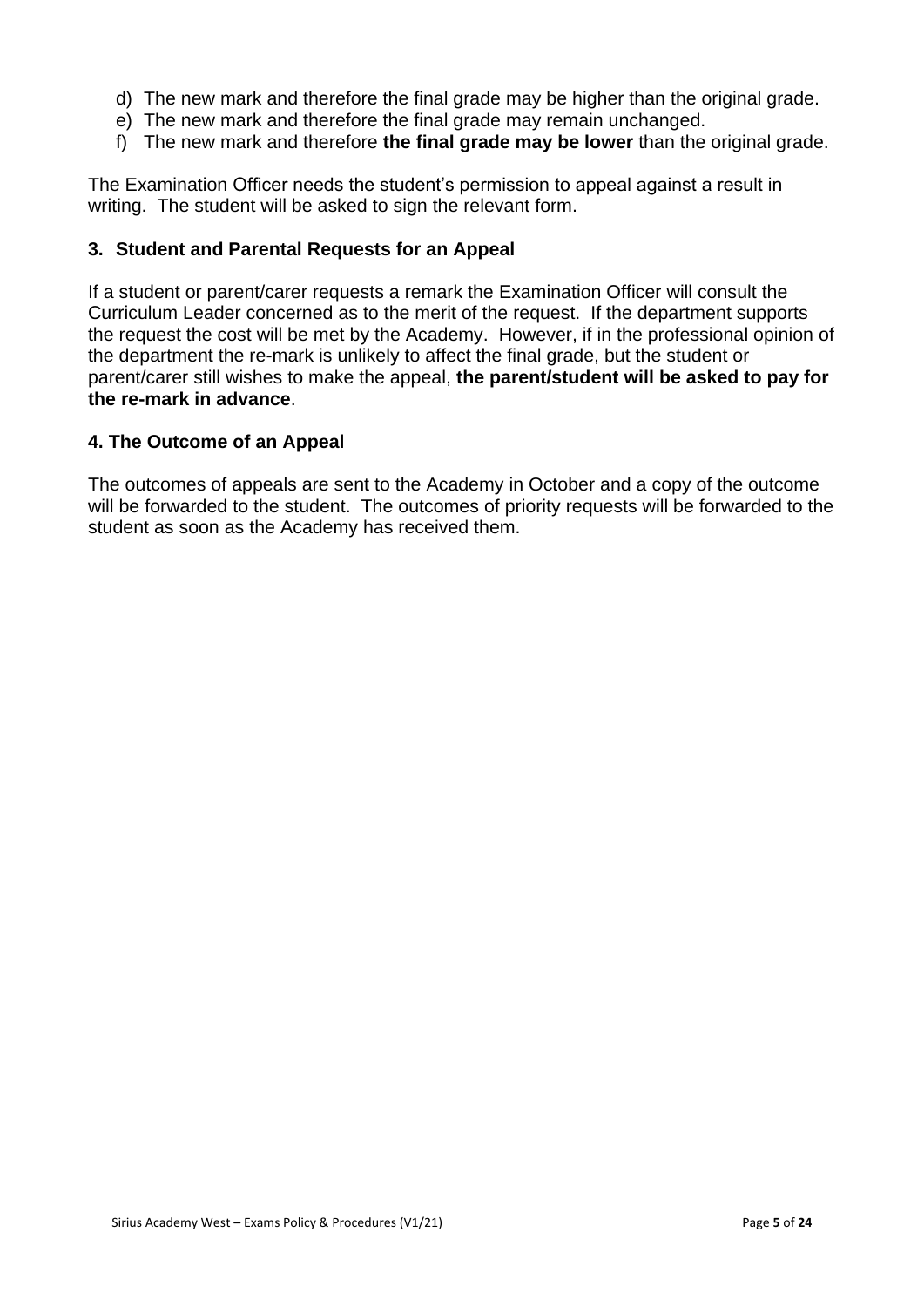## <span id="page-5-0"></span>**Internal Assessment Decision Appeals Policy**

The following policy applies to cases where a candidate does not agree with the internal assessment marks awarded by a member of staff for coursework or controlled assessments.

#### **Stage 1 – Discussion with Subject Teacher / Curriculum Leader**

- a) If a candidate is unhappy about the mark awarded for internal assessment (coursework or controlled assessment) they should ask the subject teacher to explain why the mark was given.
- b) If they are not satisfied with the explanation received they should see the Curriculum Leader concerned.
- c) If they still do not understand or not accept the mark which has been awarded they can appeal against it (Stage 2).

#### **Stage 2 – Appeal to the Examination Officer**

- a) If a candidate wishes to appeal against their internal assessment after Stage 1, then the following procedure should be applied.
- b) An appeal should be made in writing to the Examination Officer stating the details of the complaint and the reason for the appeal. A copy of the appeal will be forwarded to the Assistant Vice Principal – Learning and Teaching.
- c) The appeal must be submitted before the end of the first week in May of the year in which the external examination in that subject is to be taken.
- d) The teacher concerned in marking the internal assessment, which is the subject of the appeal, will be asked by the Examination Officer to respond to the appeal in writing within seven working days of being notified. A copy of this response will be given to the candidate and to the Assistant Vice Principal – Learning and Teaching.

#### **Stage 3 – Appeals Panel**

- a) If the candidate is not happy with the written response they have received, then a personal hearing before an Appeals Panel can be requested.
- b) The request for a personal hearing must be made within three days of receipt of the written reply to the initial appeal.
- c) The candidate will be given at least two days' notice of the date of the hearing.
- d) The Appeals Panel will consist of the Assistant Vice Principal Learning and Teaching, the Examination Officer and one of the following: Vice Principal Quality, Vice Principal Curriculum or a Trustee (Governor).
- e) The candidate may be supported by a parent/carer at the hearing.
- f) The teacher involved will be present at the hearing.
- g) The Appeals Panel will review the evidence submitted by the candidate and the teacher. Both will be asked to speak in support of their submissions. The candidate and the teacher will be asked to leave the meeting for the Appeals Panel to make its decision.
- h) The Examination Officer will convey the outcome of the appeal and the reasons for the outcome to the candidate and the teacher in writing.
- i) The Academy will retain written records of all appeals.
- j) The Academy will inform the awarding bodies of any change to an internally assessed mark as a result of an appeal.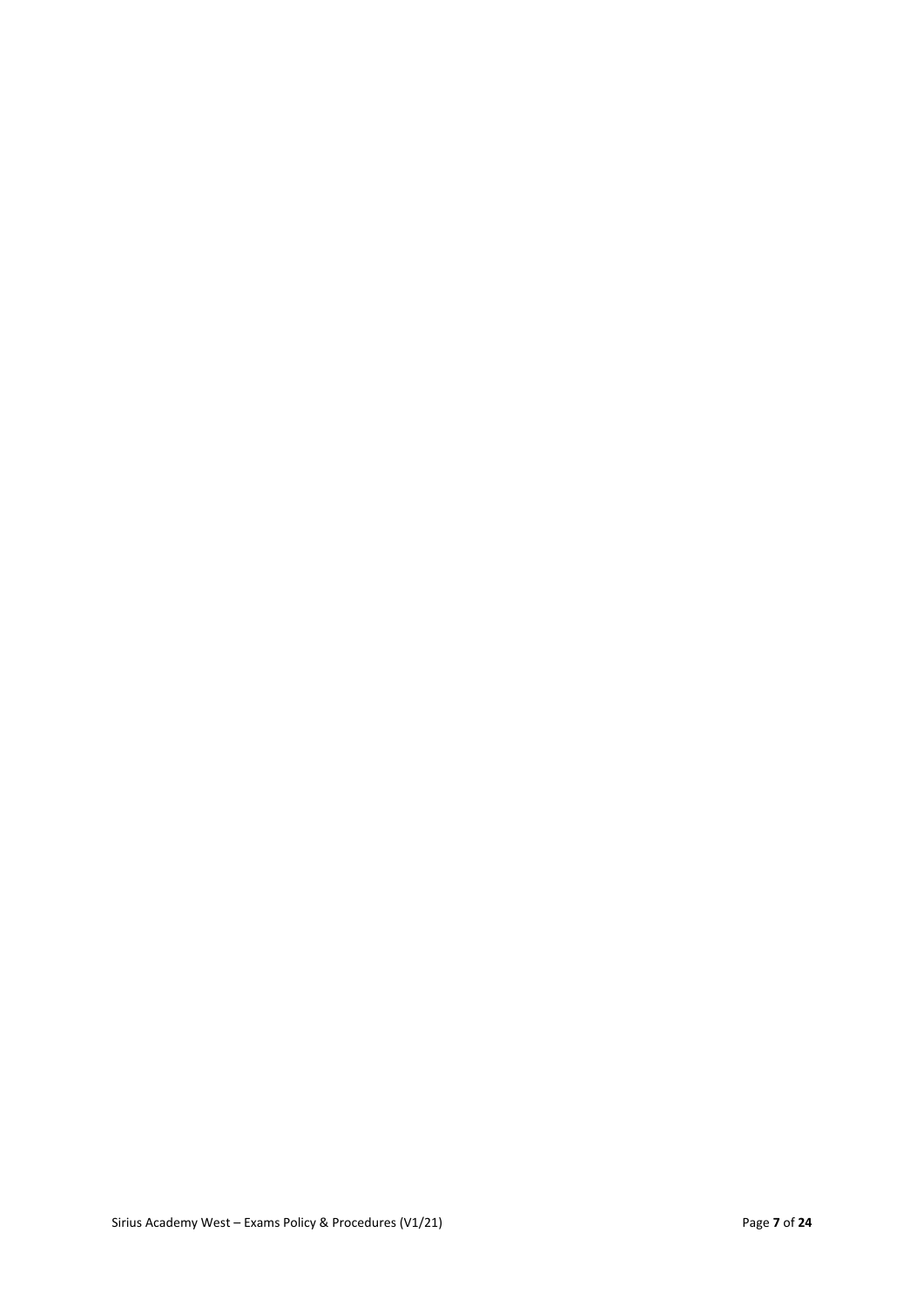#### <span id="page-7-0"></span>**Internal Assessment Malpractice Policy**

The following policy applies to all cases of malpractice by a candidate in cases of malpractice with internal assessment.

#### **Malpractice by a candidate**

When a teacher suspects an incident of malpractice such as identical coursework/controlled assessments, copying of the coursework/controlled assessment of one candidate by another, use of 'model' answers obtained electronically or other unspecified examples, the following procedure must be followed.

#### **Stage 1**

- a) If a teacher suspects an incident of malpractice they must inform their Curriculum Leader or course leader.
- b) The Curriculum Leader will speak to the student concerned and record the result of the discussions on the first section of the proforma (see Appendix 2).
- c) The Curriculum Leader will inform the Assistant Vice Principal Teaching and learning or where BTECs are concerned the BTEC Quality Nominee of their concerns and either resolve the issue within seven days or move the case onto Stage 2.
- d) If the Curriculum Leader/course leader is of the opinion that the malpractice is of sufficient seriousness to warrant further discussion and/or reporting to the examining body they will move to Stage 2.

#### **Stage 2**

- a) The Curriculum Leader/course leader will provide the Assistant Vice Principal Teaching and Learning/BTEC Quality Nominee with all the details and relevant coursework assignments/controlled assessments.
- b) The Examination Officer will notify the parents of the candidate(s) of the need for a formal interview at which they may be present if they so wish.
- c) The candidate(s) will be interviewed by the Assistant Vice Principal Teaching and Learning/BTEC Quality Nominee, Curriculum Leader and the Examination Officer who will record the details of the discussions on the proforma.
- d) The interview panel will either resolve the issue or if it is deemed serious, report it to the relevant awarding body.
- e) The outcome of the interview will be reported to the Principal.
- f) The parents of the candidate(s) will be informed by letter of the outcome of the interview within three working days.

#### **Stage 3**

The Examination Officer will contact the examining body using the relevant malpractice procedures and inform the parents of the candidate(s) of the outcome as soon as it is known.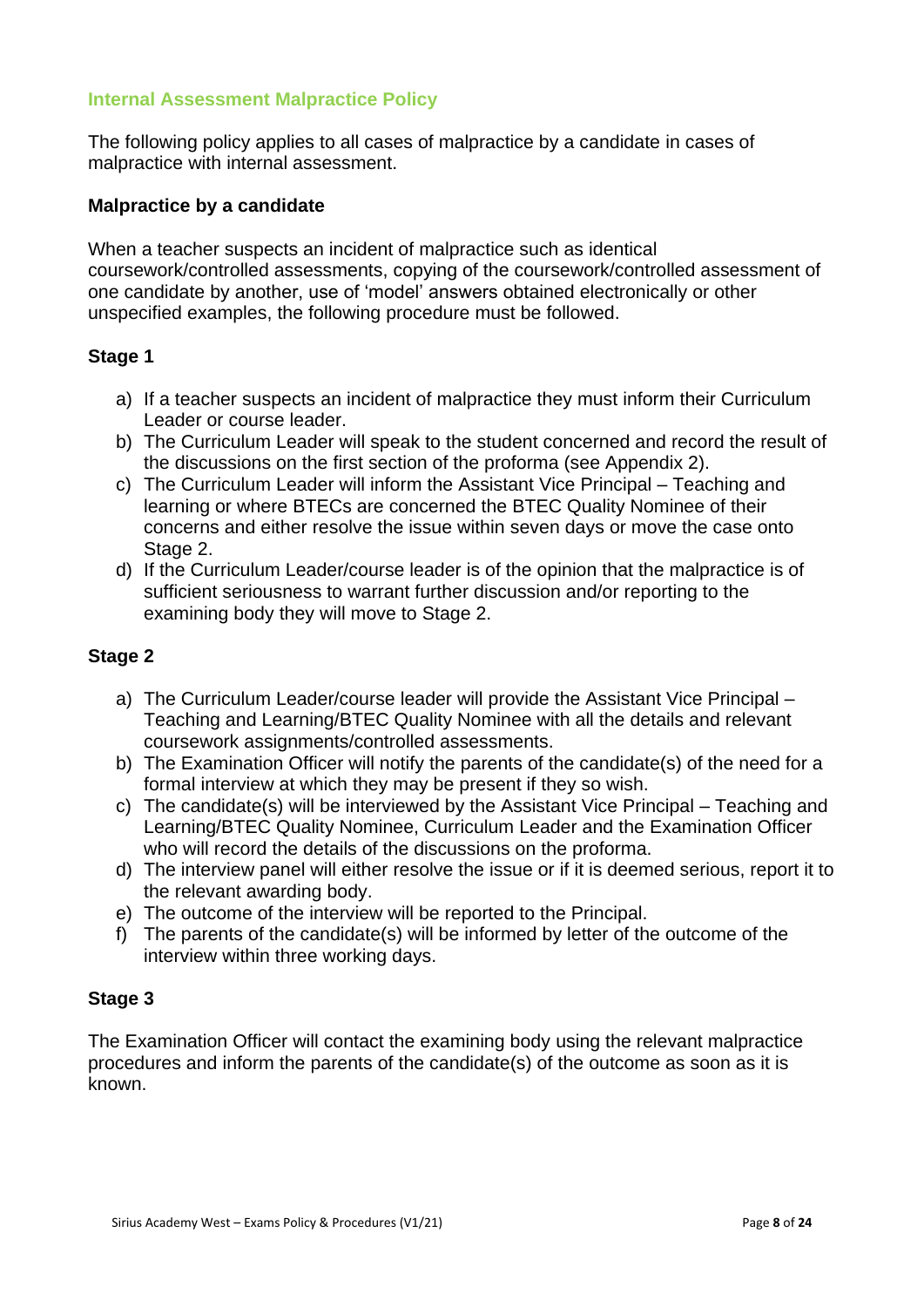## <span id="page-8-0"></span>**Controlled Assessments and Unitised GCSEs Policy**

The purpose of this policy is to clarify the roles and responsibilities connected with unitised GCSEs and controlled assessment and to manage the risks involved in this process.

All involved with the conduct of controlled assessments should be familiar with the three levels of supervision i.e. **Formal**, **Informal** and **Limited** and the differences in the management of these assessments.

In case of **Formal** supervision students should **NOT** have access to e-mail, the internet, *mobile phones* or any other *electronic devices*. Staff supervising controlled assessments should provide a box or envelopes for students to leave their mobile phones in at the beginning of each controlled assessment session.

#### **Senior Leadership Team**

It is the responsibility of the Senior Leadership Team to ensure controlled assessments comply with JCQ guidelines and awarding bodies' subject specific instructions. They will ensure that appropriate procedures for internal standardisation are in place in each department and that professional development is taking place.

The Senior Leadership Team will resolve clashes of controlled assessments or other school activities in liaison with the relevant Curriculum Leaders.

The Senior Leadership Team ensures that all staff take notice of this policy and the exams calendar and that they manage the risks involved in this process as laid out in this policy.

#### **Curriculum Leaders**

Curriculum Leaders need to ensure that controlled assessments are suitably incorporated into schemes of work and that all teachers delivering the specification are familiar with the requirements of the controlled assessment. They will ensure that staff who are new to the specification receive appropriate training.

It is the Curriculum Leaders' responsibility to inform the Examination Officer of the dates for controlled assessments at least six weeks in advance in order that they can be added to the Exam Dates Calendar to ensure that controlled assessments do not clash with other controlled assessments or written exams. Curriculum Leaders must also provide the exams office with the codes for all unit entries (written exams and controlled assessments) and a clear indication of when students will be certifying before the relevant deadline expires.

Curriculum Leaders must arrange internal standardisation of marking by all teachers involved in assessing internally assessed components. They must make sure that all teachers understand the requirements of the GCSE specification.

Curriculum Leaders must consult either the SENCO or Examination Officer well in advance of controlled assessments to provide access arrangements for particular candidates. The Curriculum Leader should make a contingency plan for the event of absence of either students or teachers during the period allocated for the controlled assessment.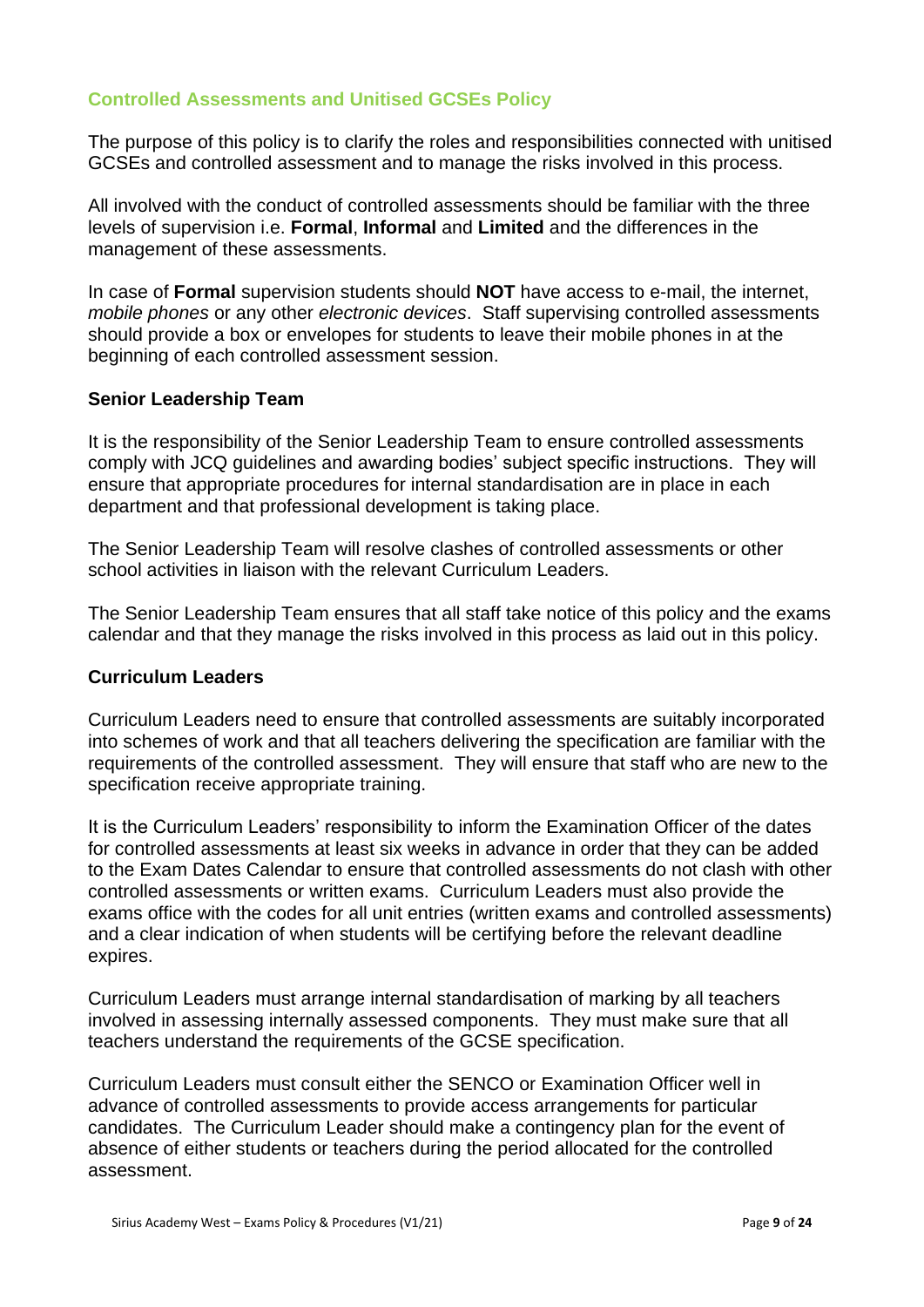The Curriculum Leaders must arrange for secure storage of candidate's work. This must be in a locked cupboard or filing cabinet.

## **Teaching Staff**

It is the responsibility of teaching staff to familiarise themselves with the JCQ *'Instructions for conducting controlled assessments'* (printed copies are available from the exams office or http://www.jcq.org.uk/exams\_office/controlledassessments/). They must in particular be familiar with the different levels of control required for the three stages of task-setting, tasktaking and task marking required by the particular specification.

Teaching staff must make students aware of the rules of conduct for controlled assessments, in particular what constitutes plagiarism. The JCQ has devised an information sheet for candidates for this purpose which is available from the exams office (or [http://www.jcq.org.uk/exams\\_office/controlledassessments/\)](http://www.jcq.org.uk/exams_office/controlledassessments/), on Allstorage/Staff Common/Exams and on the Sirius Academy West website and should either be given to candidates before any preparation work for controlled assessments is undertaken. Alternatively, candidates can be referred to the Sirius Academy West website.

It is the responsibility of teaching staff to organise the facilities and equipment needed for controlled assessments. Where the task for the controlled assessment is provided by the awarding body and needs to be downloaded via the internet this should be done well in advance of the day of the controlled assessment in case of problems connecting to the internet. The task must be kept secure.

Teaching staff supervise the controlled assessments, adhering to the specified level of control, and ensuring authentication forms are signed by candidates and the supervising teacher. Work submitted to the awarding body without authentication form or without signatures on the authentication form will automatically receive a mark of 0.

A record must be kept showing that the time limit (showing any students with extra time) and level of control have been adhered to. This record must be submitted to the exams office at the end of the controlled assessment to be kept on file for inspection. It should contain the date and time of each assessment together with its title, the name of the supervising teacher, a list of candidates present during the assessment, a list of absent candidates and a log of any incidents which occurred during the assessment.

All candidate work must be stored securely until the deadline for enquires about results has expired.

Teaching staff mark internally assessed components using the mark schemes provided by the awarding body. They submit marks through the exams office to the awarding body when required, keeping a record of the marks awarded.

#### **Exams Office**

 The Examination Officer will liaise with Curriculum Leaders at the beginning of the year to compile a calendar of controlled assessments to be integrated into the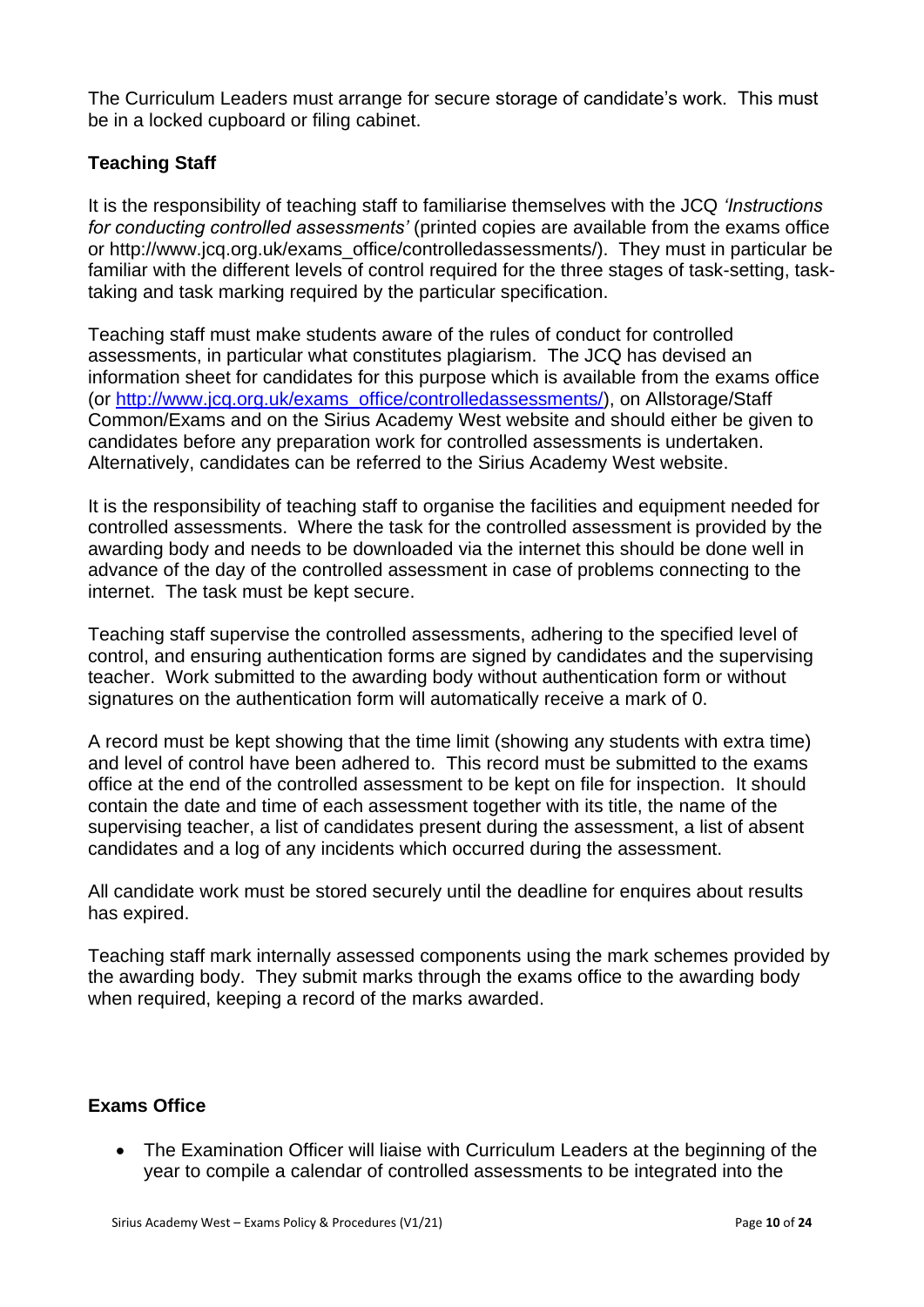exams calendar which will be published to all staff to avoid clashes of controlled assessments and exams with other school activities

- The Examination Officer will ensure that students are entered for cash-in codes in the final series
- The Exams Office can offer a limited amount of secure storage space for candidates' work to departments
- Invigilators to assist with the supervision of controlled assessments can be supplied if at least four weeks' notice is given
- 'Instructions for the conduct of controlled assessments' for teaching staff and 'Information for candidates for Controlled Assessments' are available from the Exams Office
- The Examination Officer will distribute the marksheets to teaching staff and collect and send them to awarding bodies to ensure deadlines are met

#### **Reviews of marking - centre assessed marks (GCSE controlled assessments, GCE coursework, GCE and GCSE non-examination assessments)**

Sirius Academy West is committed to ensuring that whenever its staff mark candidates' work this is done fairly, consistently and in accordance with the awarding body's specification and subject-specific associated documents.

Candidates' work will be marked by staff who have appropriate knowledge, understanding and skill, and who have been trained in this activity. Sirius Academy West is committed to ensuring that work produced by candidates is authenticated in line with the requirements of the awarding body. Where a number of subject teachers are involved in marking candidates' work, internal moderation and standardisation will ensure consistency of marking.

- 1. Sirius Academy West will ensure that candidates are informed of their centre assessed marks so that they may request a review of the centre's marking before marks are submitted to the awarding body.
- 2. Sirius Academy West will inform candidates that they may request copies of materials to assist them in considering whether to request a review of the centre's marking of the assessment.
- 3. Sirius Academy West will, having received a request for copies of materials, promptly make them available to the candidate.
- 4. Sirius Academy West will provide candidates with sufficient time in order to allow them to review copies of materials and reach a decision.
- 5. Requests for reviews of marking **must** be made in writing.
- 6. Sirius Academy West will allow sufficient time for the review to be carried out, to make any necessary changes to marks and to inform the candidate of the outcome, all before the awarding body's deadline.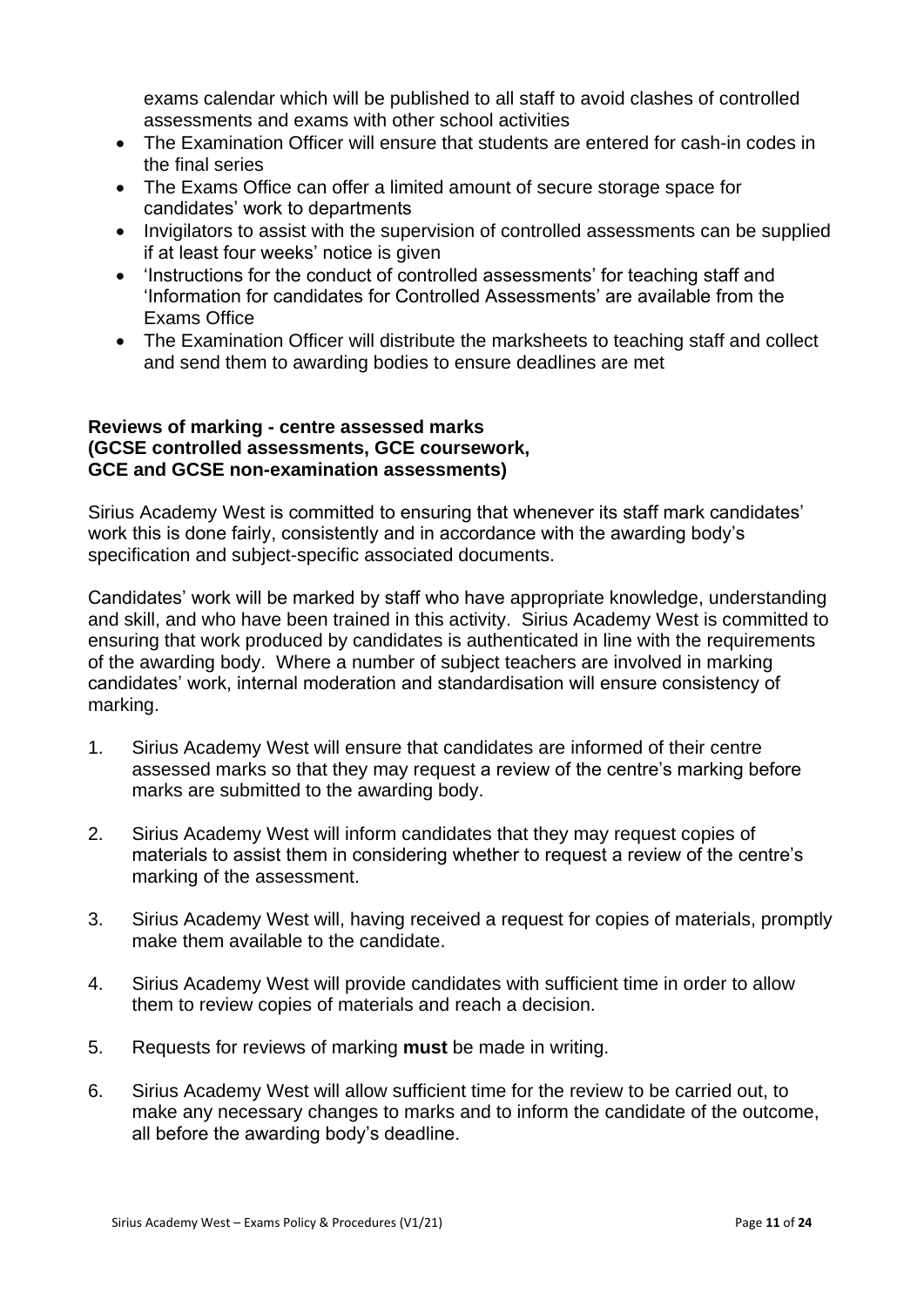- 7. Sirius Academy West will ensure that the review of marking is carried out by an assessor who has appropriate competence, has had no previous involvement in the assessment of that candidate and has no personal interest in the review.
- 8. Sirius Academy West will instruct the reviewer to ensure that the candidate's mark is consistent with the standard set by the centre.
- 9. The candidate will be informed in writing of the outcome of the review of the centre's marking.
- 10. The outcome of the review of the centre's marking will be made known to the head of centre and will be logged as a complaint. A written record will be kept and made available to the awarding body upon request. Should the review of the centre's marking bring any irregularity in procedures to light, the awarding body will be informed immediately.

After candidates' work has been internally assessed, it is moderated by the awarding body to ensure consistency in marking between centres. The moderation process may lead to mark changes. This process is outside the control of Sirius Academy West and is not covered by this procedure.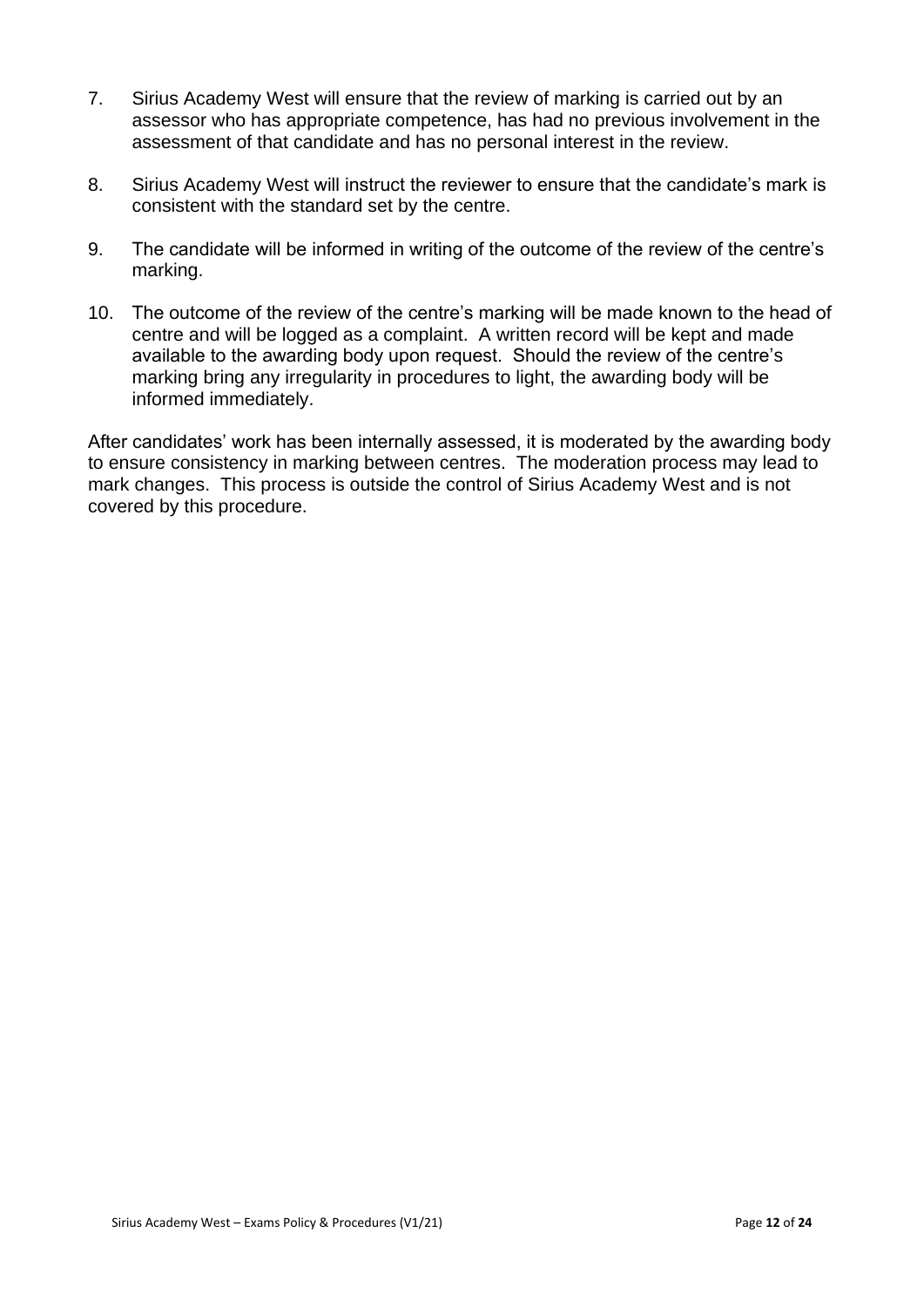# <span id="page-12-0"></span>**BTEC Policy**

## **1. Objectives**

- a) To identify and clarify the roles of key personnel in the administration and delivery of BTEC programmes in the Academy.
- b) To ensure that all departments running BTEC programmes follow a common procedure in line with awarding body requirements.
- c) To ensure regular quality control of the delivery and assessment processes.
- d) To ensure that all BTEC procedures are reviewed and evaluated annually.

## **Key Personnel**

#### **a) Quality Nominee**

Mrs Lynne Richardson is the Quality Nominee, a named person with overall responsibility for the conduct of BTEC programmes and the co-ordination of self-assessment of school procedures relating to BTEC programmes.

#### **b) Examination Officer**

Mrs Ami Burton is the Examination Officer, responsible for the day to day administration of BTEC programmes. This includes the registration of students and the claims for certification at the end of the course in liaison with the BTEC programme leaders.

#### **c) BTEC Lead Internal Verifiers**

The BTEC Lead Internal Verifiers are the teachers in charge of the BTEC programmes in each subject area with responsibility for the conduct, verification and administration of the course for their subject.

#### **d) Assessors**

The Assessors are the class teachers under whose supervisions the candidates complete their assessments and who undertake the initial marking of the assessments.

#### **Registration and Certification**

- a) At the start of each academic year the BTEC programme leader will provide a list of pupils to be registered for that year to the Examination Officer by the middle of October.
- b) The Examination Officer will ensure that all registrations have been completed by the deadline of 31<sup>st</sup> October. One copy of the registrations will be held centrally in the exams office and one copy will be passed to the Lead Internal Verifiers for checking.
- c) The Lead Internal Verifier will inform the Examination Officer immediately of any change of the cohort of students on the BTEC programme.
- d) The Lead Internal Verifier will provide the Examination Officer with a list of students requiring certification and which units have been achieved with which outcome in the last year of the programme of study by 30<sup>th</sup> June.
- e) The Examination Officer will claim the individual units and overall certification for those students on the list provided by the Lead Internal Verifier. Any remaining students on the programme of study who have finished the programme of study without outcome will be claimed as 'unclassified'.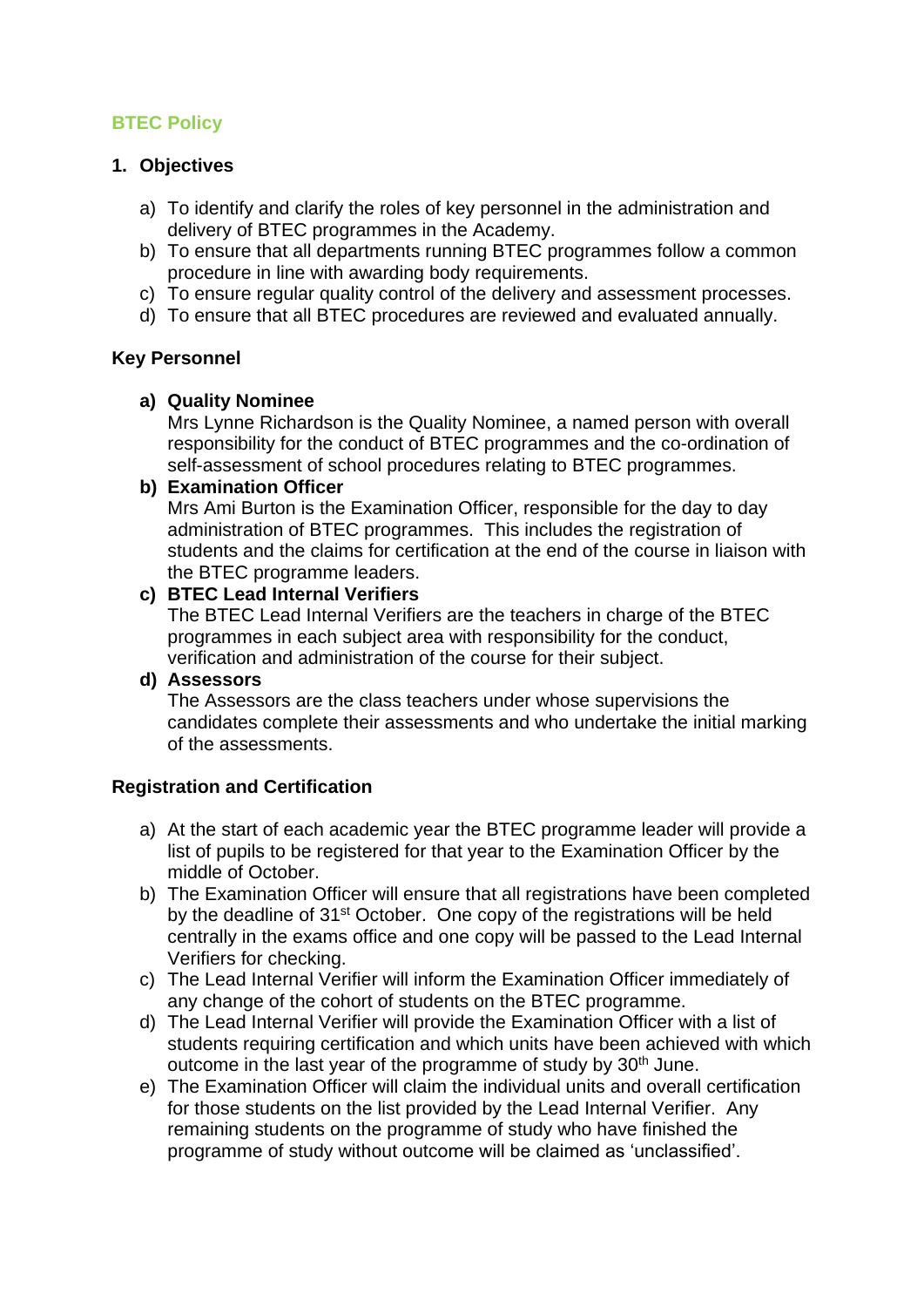- f) Upon receipt of the certificates the Examination Officer will check the certificates against the claim lists prior to issuing them to students.
- g) The Examination Officer will report any late or inaccurate registrations or certification claims to the Quality Nominee who will follow this up with the BTEC programme leader to ensure that strategies are put in place to prevent a recurrence.

#### **Roles and Responsibilities**

- a) The Quality Nominee has overall responsibility for the quality of BTEC programmes in the Academy and will complete the Centre Risk Assessment as required by the board.
- b) It is the responsibility of the Lead Internal Verifier to manage the quality of the programme delivery and assessment, to plan and deliver the programme in conjunction with other teachers and teaching assistants. The Lead Internal Verifier will ensure that all staff involved in the delivery and assessment of BTEC programmes receives adequate training.
- c) Lead Internal Verifiers are urged to make contact with the External Verifiers as early as possible to establish a schedule for the external verification.
- d) The Internal Verifiers are responsible for assuring the quality and fairness of the assessment process.
- e) All those involved in teaching a BTEC programme should meet regularly to discuss the teaching and learning and the administration of the programme. These meetings should be minuted and a copy passed to the Quality Nominee to aid with the completion of the Centre Risk Assessment.
- f) The Lead Internal Verifiers and the Quality Nominee must attend the termly BTEC meeting.
- g) The Quality Nominee will organise termly meetings of all the Lead Internal Verifiers to address any issues and to ensure quality assurance.
- h) It is good practice for Lead Internal Verifiers to make contact with Lead Internal Verifiers in other schools in order to share ideas and systems and support those who are new to the programme.
- i) It is the Lead Internal Verifiers responsibility to clearly understand their role in the IV process and the role of the assessors and Quality Nominee.
- j) The assessors are responsible for supervising students in their completion of the assessment. It is their responsibility to arrange for secure storage of candidates' work in between sessions. If secure storage is unavailable in a departmental area candidates work can be stored in the secure exams cupboard, which can only be accessed by the Exams Officer.

## **OSCA**

- a) Each Lead Internal Verifier must complete their OSCA. For NQF BTEC qualification this is a joint process involving the Lead Internal Verifier and all assessors.
- b) Good practice should be shared between Lead Internal Verifiers and between Lead Internal Verifiers and assessors.
- c) The Lead Internal Verifiers should make the standardisation materials available to all assessors in their subject.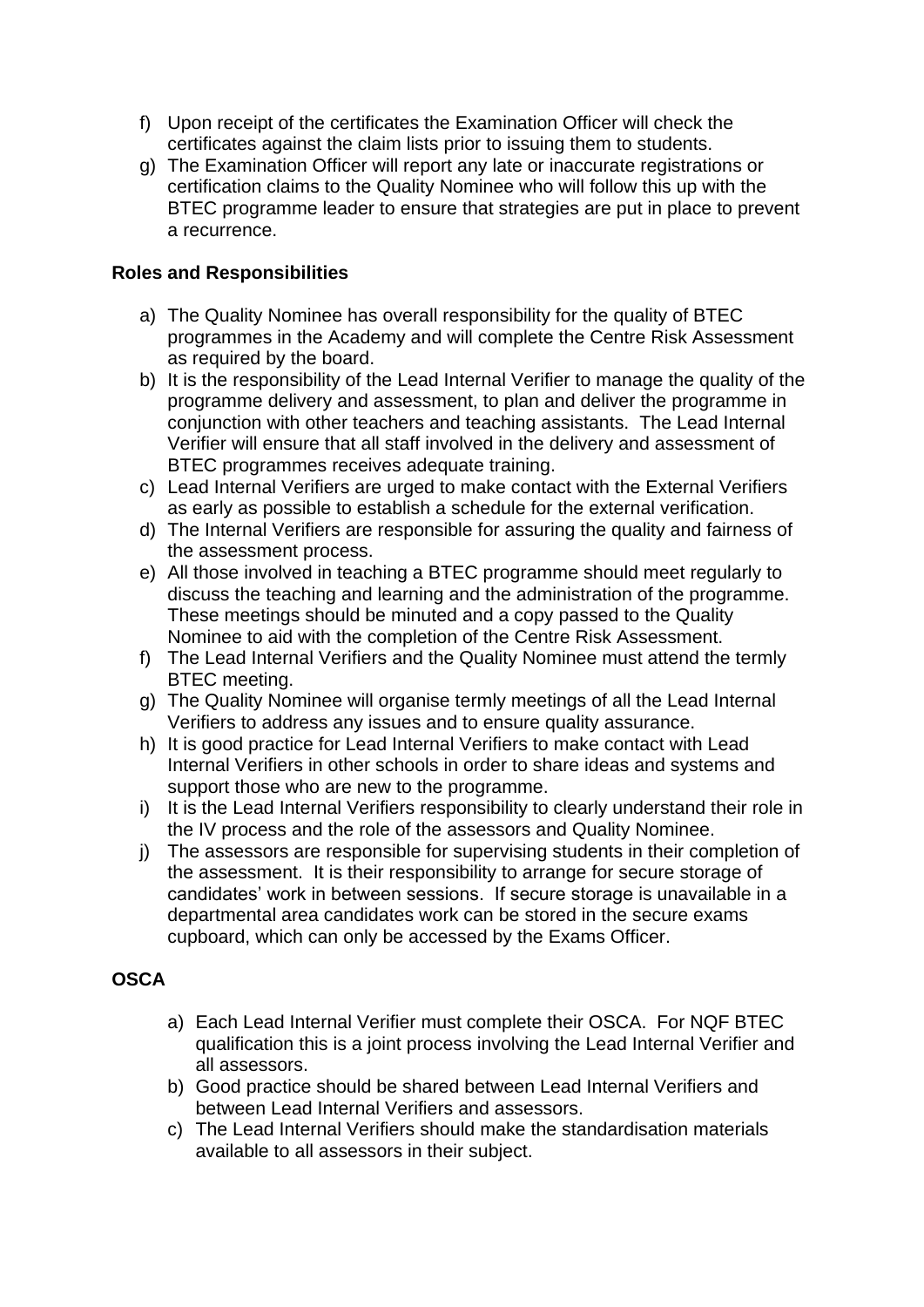## **Moderation and Verification**

- a) It is the responsibility of the Lead Internal Verifier to ensure that all assessment work is properly marked, moderated and verified and that the correct sample of work is provided for the External Verifier by the deadline.
- b) The Lead Internal Verifier is responsible for organising the assessment and verification statements and that procedures are in place and operational for the programme. Assessment methodology must lead to assignments and assessments that deliver valid and reliable decisions.
- c) There must be accurate and detailed recording of assessment and verification decisions.
- d) The Lead Internal Verifier must ensure that there is adequate staff development to support teachers who are new to the programme to ensure correct and accurate interpretation of national standards.
- e) The Lead Internal Verifier must ensure that all records are securely and safely maintained, up to date and proved accurate tracking facilities. Verification records must be kept for scrutiny by the Quality Nominee and the awarding body for a period of three years following certification.
- f) In the case of malpractice or an appeal against assessment marks the Lead Internal Verifier should follow the Academy's Malpractice and Coursework/Controlled Assessment Appeals policy and use the attached proforma to record the steps taken to resolve each case. All staff involved in delivering the BTEC programmes should familiarise themselves with this policy.
- g) The Quality Nominee must be informed of all cases of malpractice and learner appeals and a copy of all documents relating to the case given to the Examination Officer who will hold them on record.
- h) The annual report on the outcomes of the national standards sampling programme (NSS) can be accesses via edexcel online by the Lead Internal Verifier, the Quality Nominee and the Examination Officer.
- i) The feedback from the EV must be shared by the Lead Internal Verifier with all the assessors for their subject.
- j) If any weaknesses in assessment are identified by the NSS the Quality Nominee will inform the Lead Internal Verifier that they have three weeks from date of receipt to provide written evidence of the strategies to be used to overcome the highlighted weaknesses.

#### **Review, Evaluation and Improvement**

- a) The Quality Nominee has overall responsibility for quality review and improvement processes.
- b) The Quality Nominee will liaise with the Examination Officer to write, review and update all policies and procedures on a yearly basis in response to changes in examining body procedures.
- c) Day to day communication with examining bodies is the responsibility of the Examination Officer.

#### **Staff Resources and Development**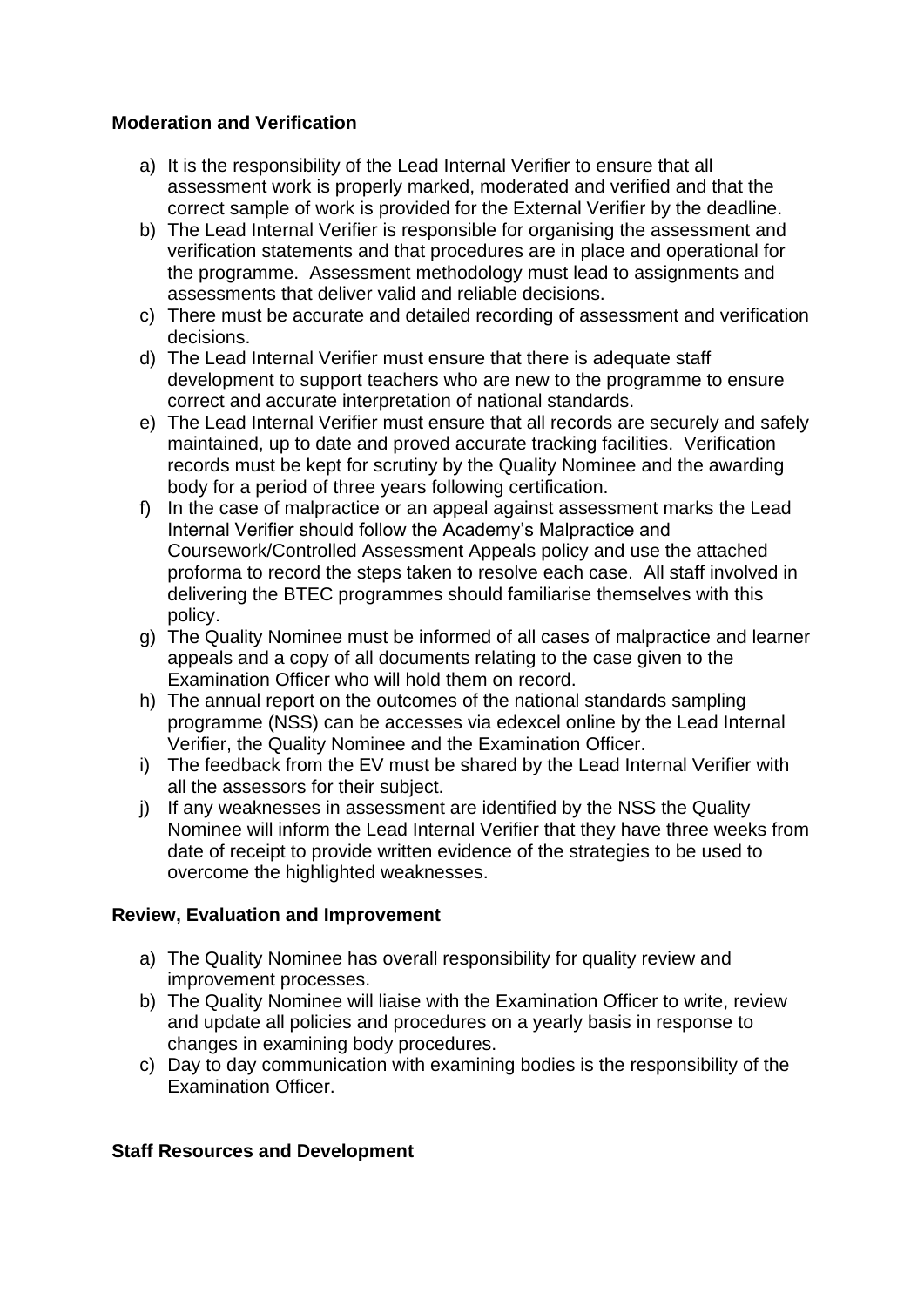- a) Staff are recruited for BTEC programmes both internally and externally as required.
- b) The responsibility for the induction of new staff lies with the Lead Internal Verifier for course specific information and with the Quality Nominee for Academy procedures.

## **Malpractice and Assessment Appeals Procedures**

- a) The Academy has an Internal Assessment Decision Appeals Policy, Internal Assessment Malpractice Appeals Policy and Appeal against External Results Policy. The Examination Officer in liaison with the Assistant Vice Principal – Teaching and Learning is responsible for the review and updating of these policies.
- b) It is the responsibility of Lead Internal Verifiers and subject staff to make learners aware of what constitutes malpractice and the procedure which will follow the discovery of an example of malpractice.
- c) Any incident of malpractice must be reported to the Quality Nominee and the procedures as set out in the policy followed using the malpractice proforma.
- d) It is the responsibility of the Lead Internal Verifiers and subject staff to make learners aware of their rights to appeal against internal assessment decisions and external results.
- e) The Examination Officer will make candidates aware that a copy of the JCQ Notice to Candidates regarding Coursework Assessments, a copy of the Internal Assessment Decision Appeals Policy and Appeal against External Results Policy are available on the Sirius Academy West website.
- f) Any appeal must be reported to the Quality Nominee and the procedures set out in the policy followed using the appeals proforma.

#### **BCS**

- **a) All invigilators will be observed during their first exam/test session; one annual review/observation thereafter**
- **b) All appeals against results to be made formally in writing to the Exams Officer within 20 days of the test date**
- **c) Certificates to be released to students in the Autumn of the GCSE Examination results year**
- **d) Records of results to be kept in line with current JCQ guidelines**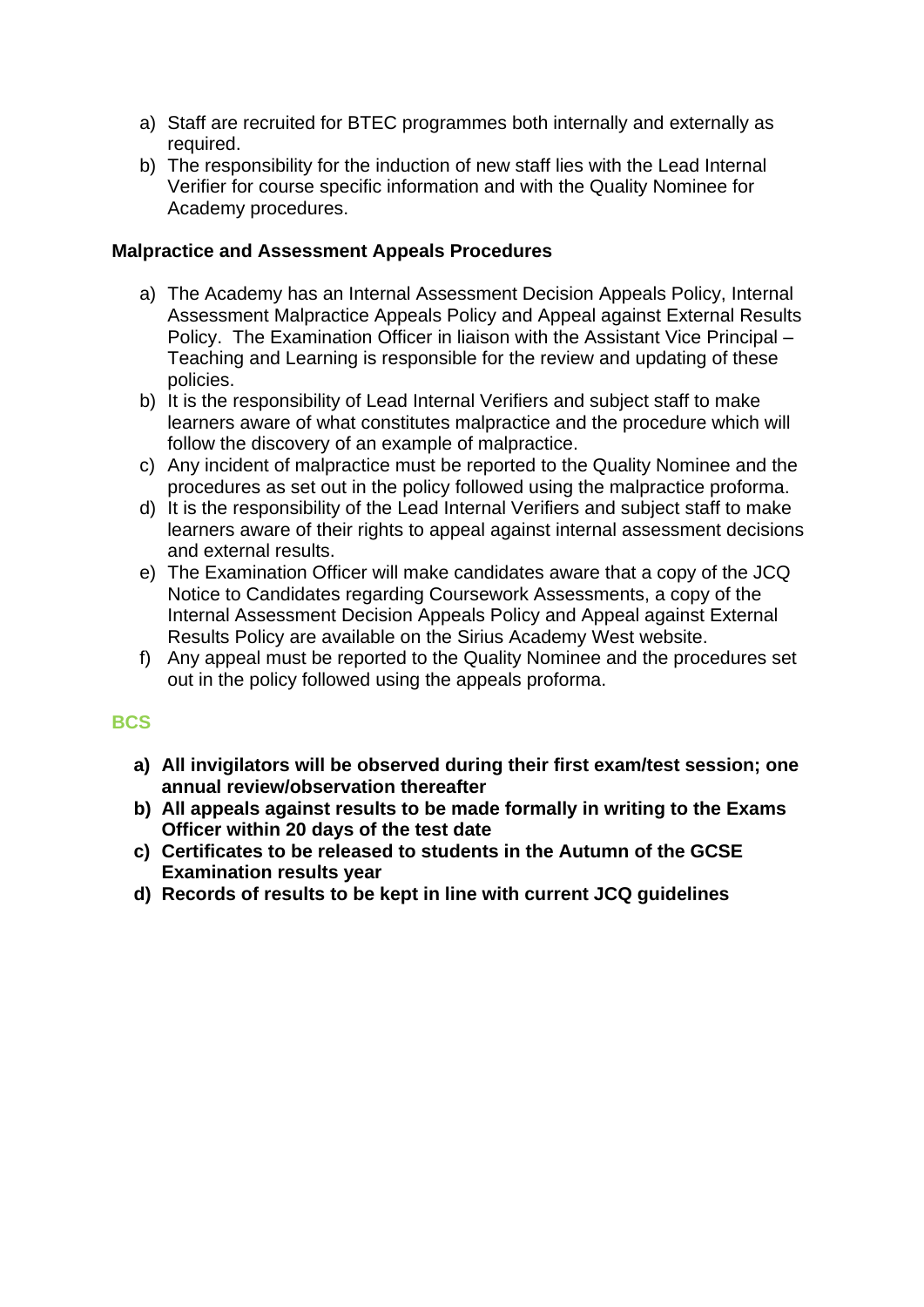# <span id="page-16-0"></span>**Apprenticeship Policy**

## **Objectives**

- 1. To identify and clarify the roles of key personnel in the administration and delivery of apprenticeship programmes in the trust.
- 2. To ensure apprenticeship procedures in the trust are in line with awarding body requirements
- 3. To ensure regular quality control of the delivery and assessment processes.
- 4. To ensure that all apprenticeship procedures are reviewed and evaluated annually.

## Key Personnel and their Roles and Responsibilities

1. Tutor/Assessor

A qualified and experienced person who will deliver the knowledge element of the course and with knowledge of the sector the apprentice is working in. The assessor will ensure the timely completion of the full framework and pastoral care.

- 2. Internal Quality Assessor (IQA) Ensures the quality of the assessment by sampling assessments to confirm the quality and consistency of assessment decisions.
- 3. External Quality Assessor (EQA) Appointed by the awarding body to ensure that standards are being applied consistently.
- 4. Examination Officer

The Examination Officer is responsible for the registration of learners onto the apprenticeship qualifications and the claims for certification at the end of the in liaison with the Tutors/Assessors.

## Registration and Certification

- 1. The Tutor/Assessors will provide the Examination Officer with the details of all learners starting an apprenticeship framework in a timely manner, at the latest within a month of the learner starting the framework.
- 2. The Examination Officer will register the apprentices with the awarding body and send confirmation of this with the learners' registration numbers to the Tutor/Assessor.
- 3. The Tutor/Assessor will provide the Examination Officer with a list of all apprentices and units that need claiming for within a month of the apprentices finishing all the required assessments to complete the relevant framework.
- 4. The Examination officer will claim the individual units and overall certificate for those learners on the list provided by the Tutor/Assessor.
- 5. Upon receipt of the certificates the Examination Officer will check the certificates prior to forwarding them to the Tutor/Assessor.
- 6. The Tutor/Assessor will forward the certificates to the apprentices.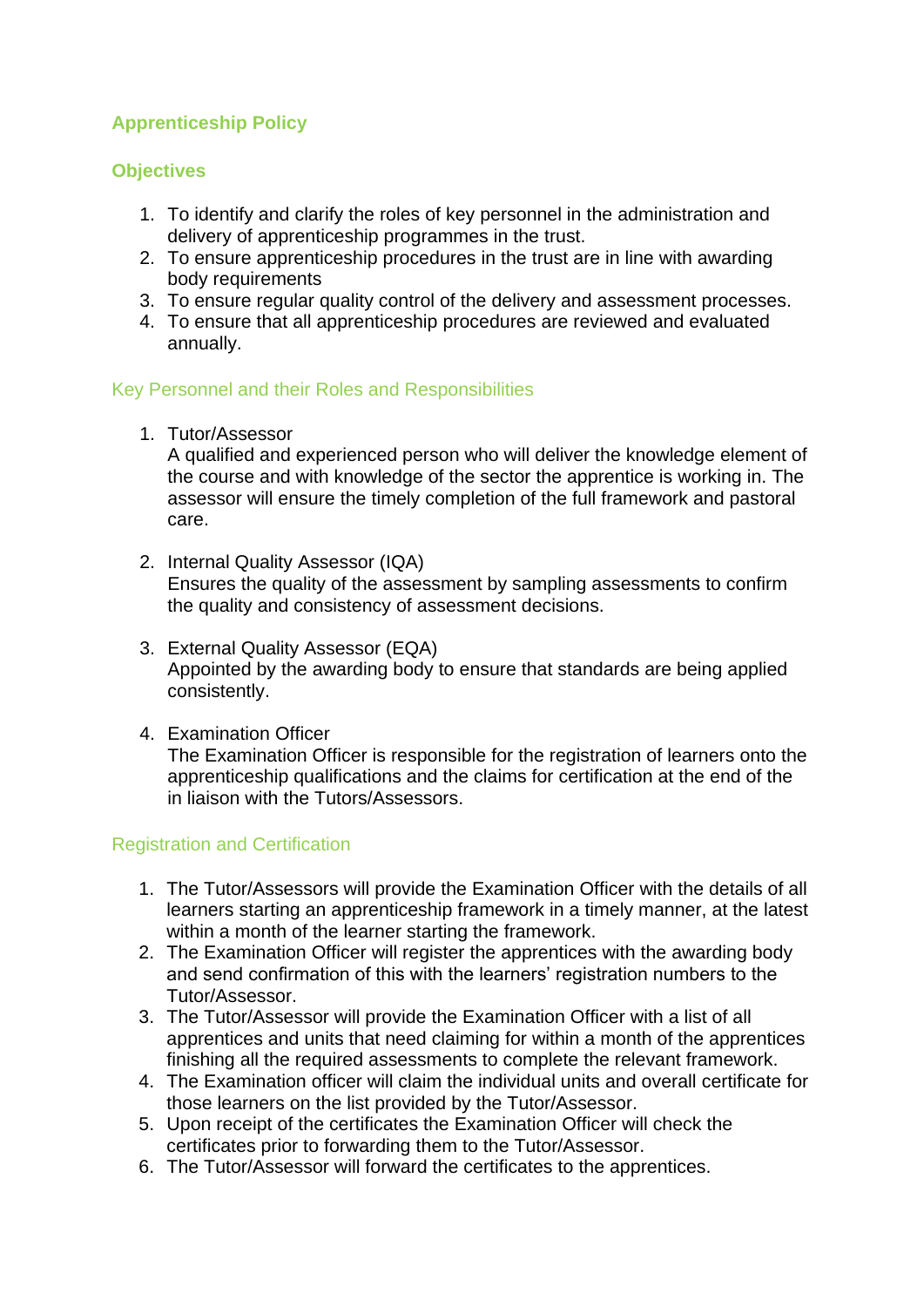#### Internal Verification

- 1. It is the responsibility of the IQA to ensure that all assessment work is properly marked, moderated and verified.
- 2. There must be accurate and detailed recording of assessment and verification decisions.
- 3. The IQA must ensure that all records are securely and safely maintained, up to date and provide accurate tracking facilities. Verification records must be kept for scrutiny by the EQA and the awarding body for a period of three years following certification.
- 4. In the case of malpractice or an appeal against an assessment decision the IQA should follow the Academy's Malpractice and Coursework/Controlled Assessment Appeals policy and use the attached proforma to record the steps taken to resolve each case. All staff involved in the delivery of the apprenticeship framwork must familiarise themselves with these policies.

## Malpractice and Assessment Appeals Procedures

- 1. The Academy has an Internal Assessment Decision Appeals Policy and an Internal Assessment Malpractice Appeals Policy. The Examination Officer, in liaison with the Assistant Vice Principal – Teaching and Learning, is responsible for the review and updating of these policies.
- 2. It is the responsibility of the Tutors/Assessors to make the apprenticeship learners aware of what constitutes malpractice and the procedure which will follow the discovery of an example of malpractice.
- 3. Any incident of malpractice must be reported to the IQA.
- 4. It is the responsibility of the Tutors/Assessors to make the apprenticeship learners aware of their rights to appeal against internal assessment decisions.

#### **DDA Policy**

All Academy staff must ensure they meet the requirements of the Disability Discrimination Act 1995 (DDA), extended in 2005, and the Disability Equality Duty (DED), introduced in 2006.

The DDA introduced measures aimed at eliminating the discrimination often faced by disabled people. The main provisions of the Act give protection to disabled people in the areas of employment and education.

A person has a disability for the purposes of the DDA if they have a physical or mental impairment that has a substantial and long-term adverse effect on their ability to carry out normal day-to-day activity.

At Sirius Academy West the examination process has to accommodate students with a wide range of disabilities in particular candidates with visual and hearing impairments.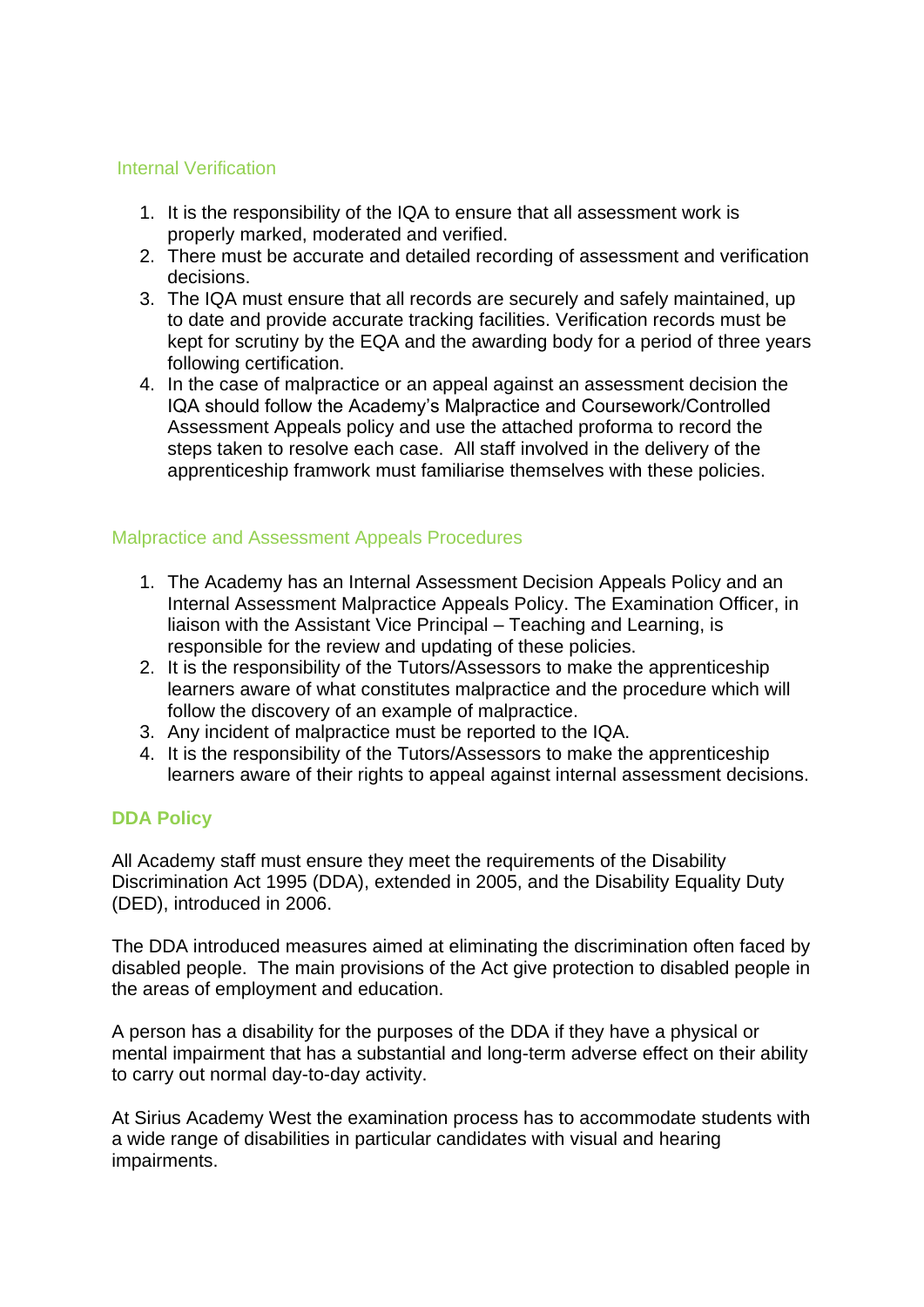## **1. Access Arrangements**

It is the responsibility of the SENCO in liaison with the relevant staff from the exams office, the Hearing Impaired and Visually Impaired units to apply for the appropriate access arrangements for each candidate by the deadline to enable them to access written examinations, practical tests and internal assessments. Exam candidates are entitled to the same support in exams as they receive in lessons.

## **2. Supervision of Disabled Candidates**

Disabled candidates will normally as part of their access arrangements be invigilated away from the main exam in an environment that is suitable for their special needs. The invigilation staff who are involved in their invigilation will be specialist staff who have had the relevant training and are familiar with each individual candidate's needs.

It is the responsibility of the Exams Officer in liaison with the SENCO to organise regular training for support staff on access arrangements and exam invigilation to ensure the JCQ guidelines are adhered to in the special needs venues.

## **3. Accessibility of Exam venues**

The main exam venues are the Main Hall and the Sports Hall which are both on the ground floor and easily accessible for physically disabled candidates. In both exam venues ground floor toilets are available for candidates to use. Examination staff together with the site team must ensure that:

- a) The corridors to the exam venues are well lit and free from obstructions.
- b) The lighting in exam venues is adequate and evenly throughout the exam venues at all times of the day.
- c) Site staff must repair or replace faulty lights as a matter of urgency.

## **4. Emergency Evacuation**

- a) Disabled candidates will normally be accompanied by their usual support staff who will be familiar with the Academy's fire safety procedures.
- b) It is the responsibility of the Examination Officer to inform the regular invigilation staff of any candidates with disabilities and their special needs.
- c) It is the responsibility of the invigilation staff to familiarise themselves with the emergency evacuation procedures (appendix 5 of the Invigilator's Handbook).
- d) It is the responsibility of the lead invigilator to ensure that disabled candidates are accompanied out of the building or a safe stairwell (or to a safe place where they can be rescued by the fire services, 'safe haven principle').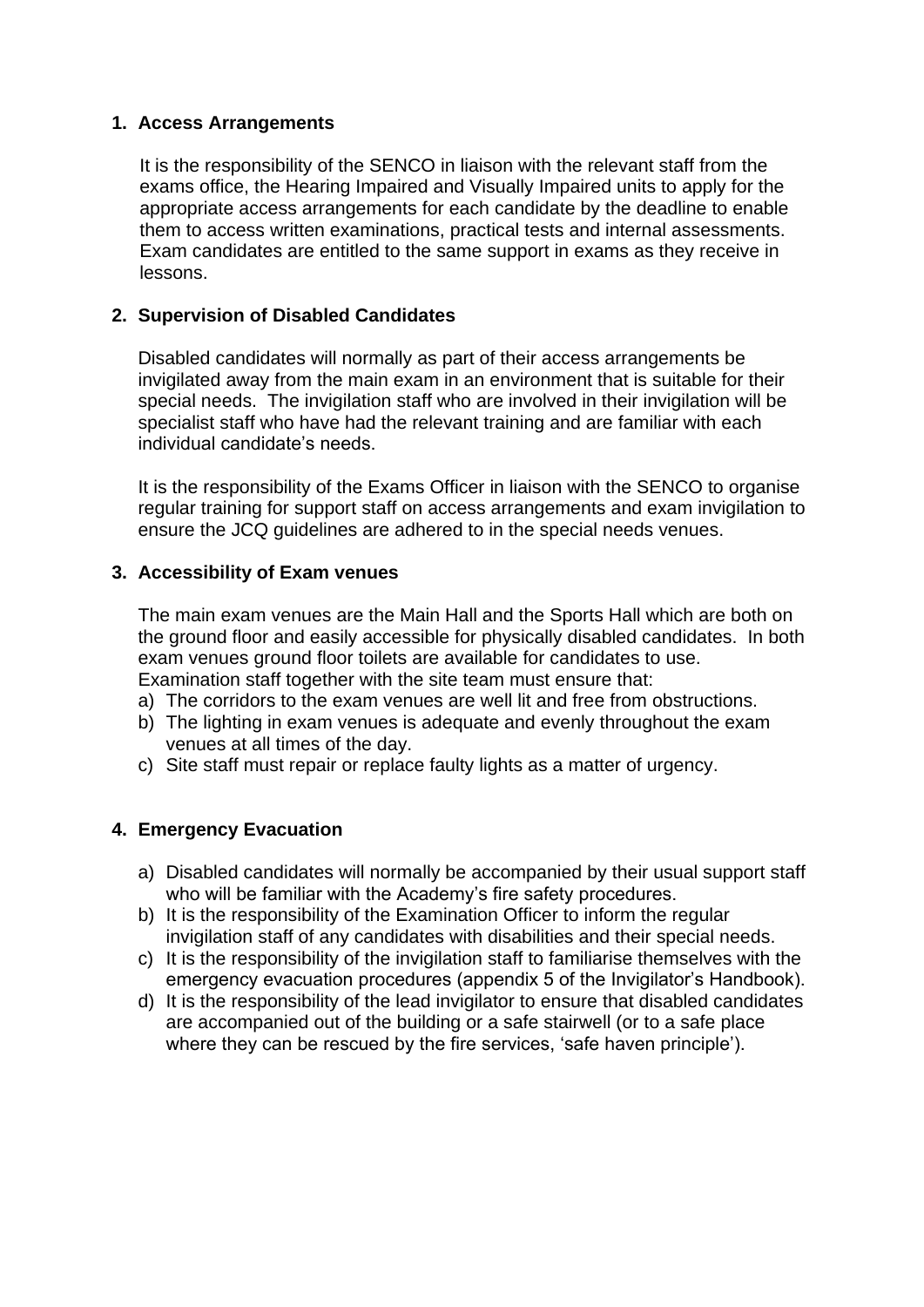## <span id="page-19-0"></span>**Protocol for optimising the exam day experience for our students**

These notes are aimed at ensuring the most effective preparation of internal and external examinations. The notes do not cover the content of the exams or suggest ways of revising – they are solely intended to cover the organisational factors than can make a difference and clarify roles and responsibilities.

#### **Prior to the exam:**

#### **When exam entries are made**

**Curriculum Leader:** Within one week of submitting entries the Curriculum Leader should identify any individual issues to the Examination Officer (poor attenders, students needing separate invigilation etc.). Requests made on the day of the exam cannot be accommodated.

**Examination Officer:** The Examination Officer will then send personalised exam timetables to each student including a copy of the Rules for Examinations and a notice regarding mobile phones (or refer students to the Sirius Academy West Website). This timetable displays the room and seat the student should be sitting in.

#### **2 weeks before:**

**Examination Officer:** The Examination Officer will send out information about the rooming of the exam, including information on where students must leave their personal belongings to Curriculum Leaders and subject staff.

**Curriculum Leader:** The Curriculum Leader should approach the Examination Officer to clarify all aspects of the exam well in advance, definitely at least two weeks prior to the exam.

In discussion with the Examination Officer, the Curriculum Leader should discuss students with particular needs. They will include: SEN, EAL, poor attenders, students attending in house units, students requiring separate invigilation.

Discussion should take place with the attendance team to agree a plan well before, the day before and the day of the exam.

The e-mail system, portal and briefing can be used to raise awareness amongst staff of the importance of the exams. Notes to subject teachers can ensure students arriving at their lessons can be sent to the exam. If some teachers are freed up by an exam seek their help with the exam arrangements, e.g. by releasing specialist staff or being around the back corridor when an exam is starting.

Arrangements for cover must be authorised by the Principal on the appropriate form.

**Subject teachers:** Class teachers have the responsibility for ensuring students are aware of the exam and the preparation that needs to be carried out. In exams where students have a choice of tier or questions the students must be made aware of the layout of the question paper and which tier/questions to choose. They should also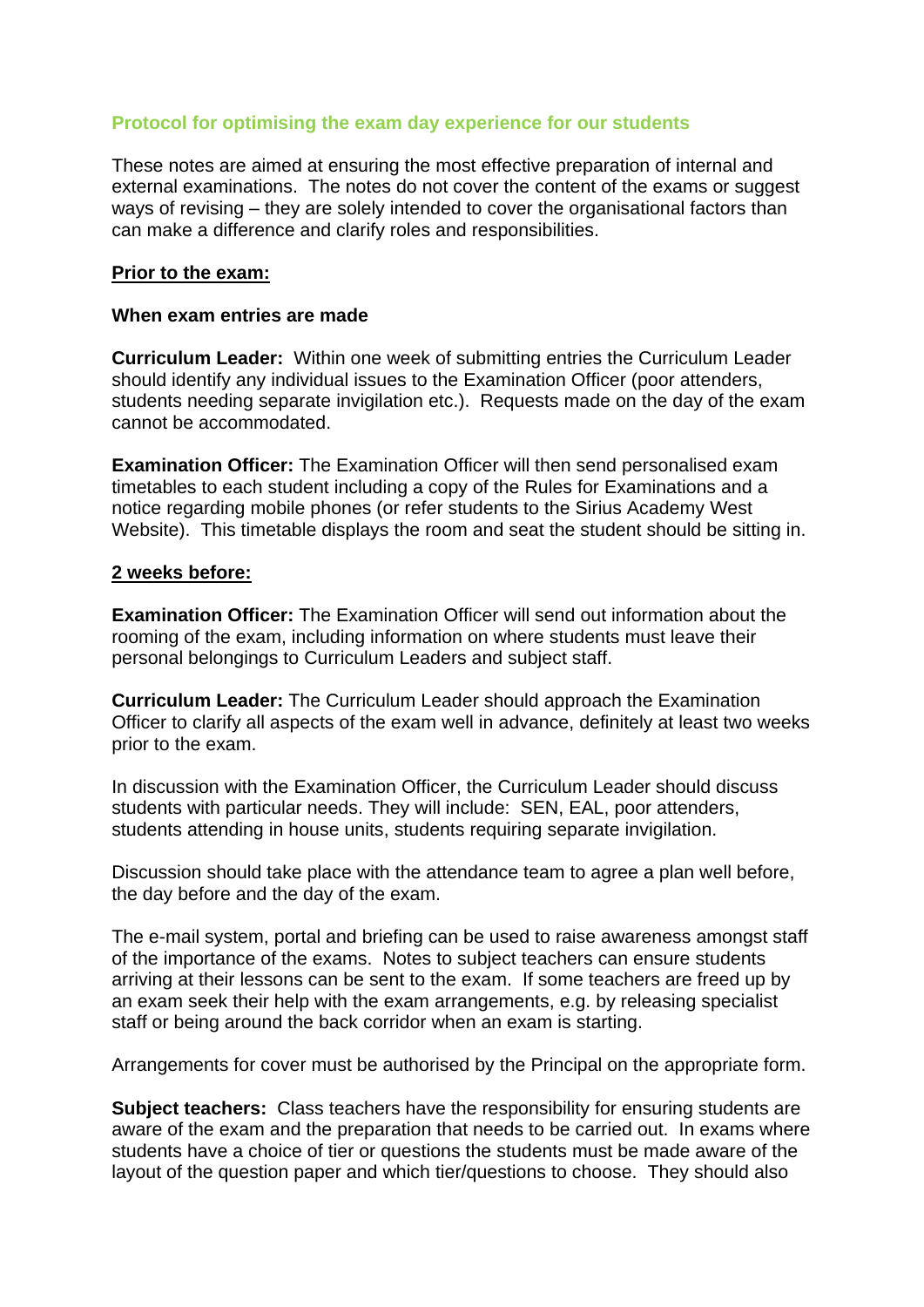make students aware which room to go for the exam and where to leave their personal belongings. It is worthwhile to have the relevant information displayed clearly in classrooms and curriculum areas.

Students attending off-site provisions: External providers will need to be informed. For Alternative Education programmes this is the responsibility of the Alternative Curriculum Co-ordinator, for Young Apprenticeships courses LRI. Before and after the exam the individual students are the responsibility of their Head of House, who will make arrangements should students be unable to join/leave their off-site course during the day.

#### **The day of the exam:**

**Examination Officer:** Ensure all staff are clear on the arrangements.

**Students:** Students will be asked to leave their coats, bags and any other personal belongings, including mobile phones in a separate designated room before each exam. They must not bring any of these items into the exam room.

Students will be asked to line up outside the exam room in silence and will be called in row by row.

Students must sit in the allocated place where their name card is set out. Request for separate invigilation made on the day of the exam cannot be accommodated. All name cards will have a photograph on of the student.

It is essential there is complete silence at all times within the exam room.

**Senior Leadership Team:** A member of the Senior Leadership team will be present at each exam venue 10 minutes before the start of the exam to call students into the venue row by row. The relevant members of the Senior Leadership team will be allocated by the Examination Officer.

**Attendance Team:** Take registers at all exam venues. Chase up missing students. In case of the attendance team being short staffed, let the Exams Officer know before the exam so that an invigilator can take a copy of the attendance register to the attendance office.

**Lead Invigilator:** The Lead Invigilator is in charge of the exam venue. Nothing must take place in an exam room without knowledge of the Lead Invigilator.

He/She will assign tasks to the invigilators, at least one of whom will be standing at the door advising students that they shouldn't have any phones or other personal belongings with them, sending any students who have brought anything with them back to the room where their personal belongings should have been left.

Every member of staff wishing to be present in an exam room must make themselves known to the Lead Invigilator.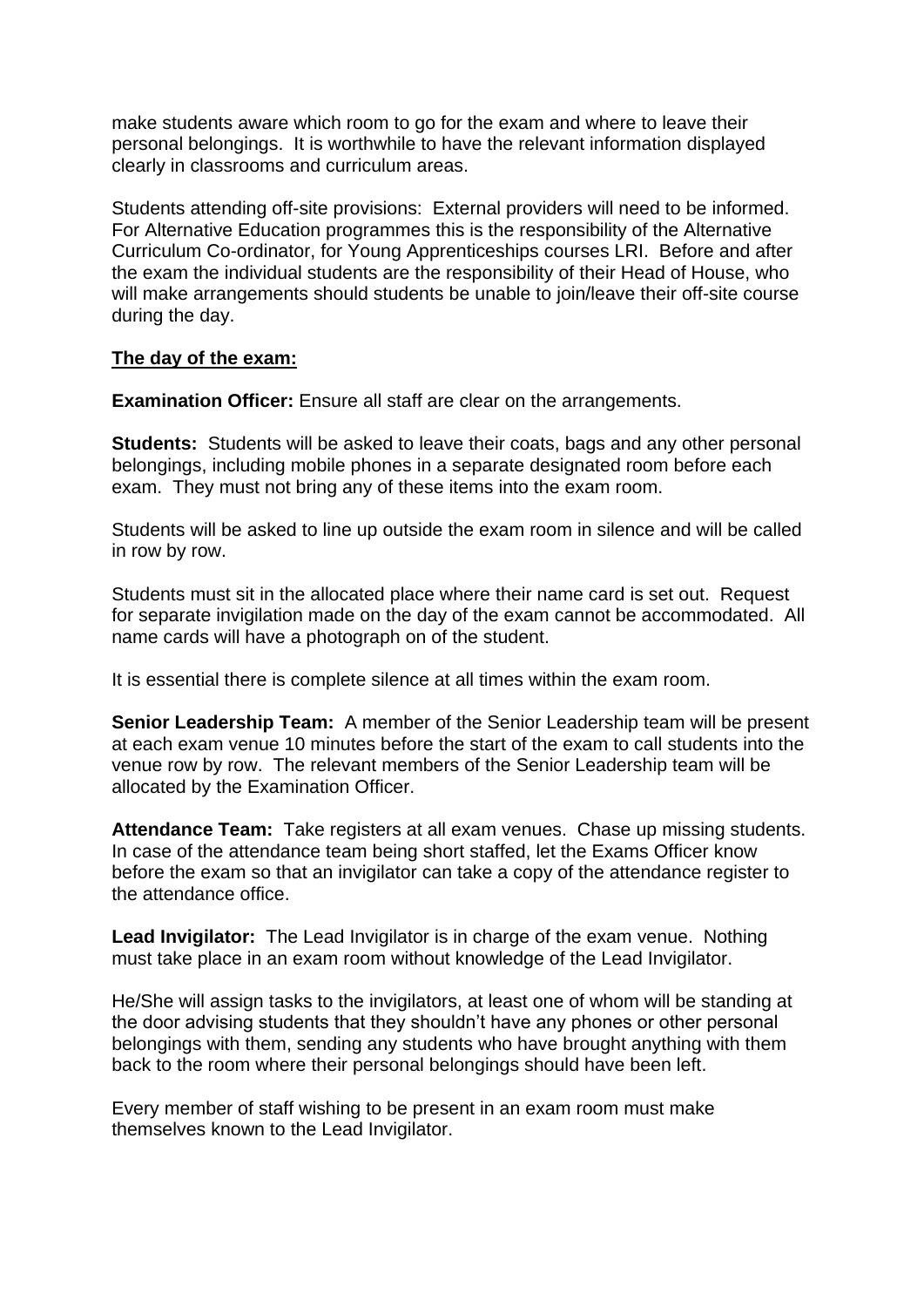The equipment required for each exam is provided by the exams department and must not be tampered with, departments must not bring their own equipment into the exam room without prior arrangement with the Exams Officer.

The Lead Invigilator will start the exam off by reminding students of the rules, giving them at least two more opportunities to hand in electronic equipment.

**Curriculum Leader:** Liaise with the attendance team – if it is a morning exam, who are the first students to be contacted by the attendance team?

If the exam is later, ensure early phone calls are placed to non-attenders.

Departmental staff have a vital role to play in setting the scene for the exam. Departmental leaders should be there to aid the smooth start to the exam and to clarify subject matters for the invigilators. We employ invigilators to invigilate but teachers can still play an important role in reassuring and calming students. Subject staff are also vital in spotting errors in question papers.

A departmental presence throughout the exam can make a difference as long as colleagues are clear what is acceptable practice. No help in answering the questions may be given (this includes reading the questions for students, spelling words, explaining the meaning of individual words), no question papers removed from the exam room, and the exam paper or individual questions must not be discussed outside the exam room before the end of the exam. Under no circumstances must teaching staff handle examination papers (e.g. swap a higher for a foundation paper, remove papers from tables, open sealed script packages). This is the job of the invigilators and they have to follow JCQ procedures.

**Lead Invigilator:** At the end of the exam students are dismissed row by row by the Lead Invigilator. If the exam ends during lesson time students will be reminded that they must return to their lesson immediately.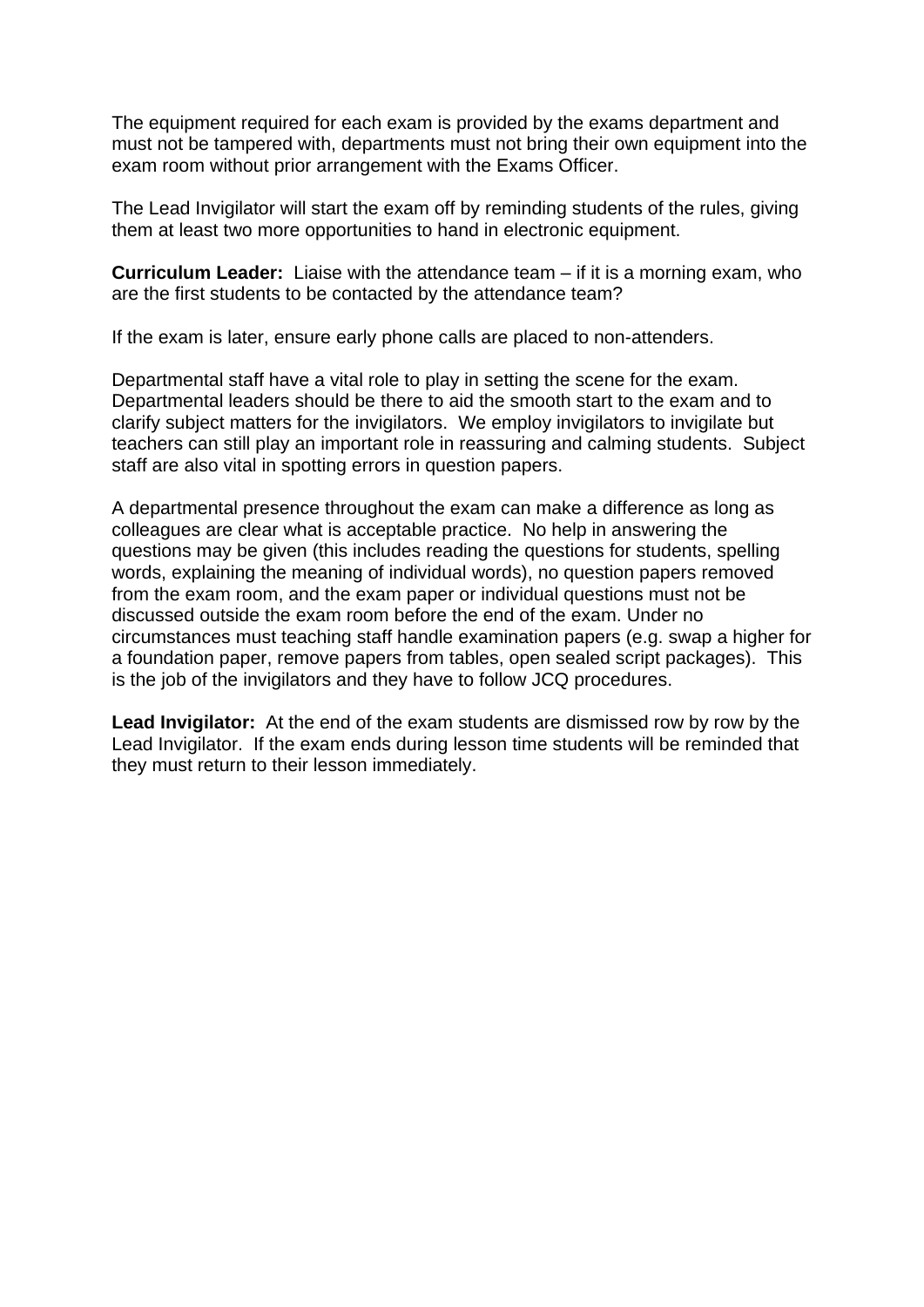#### <span id="page-22-0"></span>**Appendix 1 – Candidate Consent for Enquiries about Results**



#### **ENQUIRIES ABOUT RESULTS AND APPEALS**

#### **Candidate consent form**

#### **Information for candidates**

#### The following information explains what may happen following an enquiry about the result and any subsequent appeal of an examination.

If your examination centre makes an enguiry about the result and a subsequent appeal of one of your examinations after your subject grade has been issued, there are three possible outcomes:

- Your original mark is lowered, so your final grade may be lower than the original grade you received.
- Your original mark is confirmed as correct, and there is no change to your grade.
- Your original mark is raised, so your final grade may be higher than the original grade you received.

In order to proceed with the enquiry about results, you must sign the form below. This tells the head of your centre that you have understood what the outcome might be, and that you give your consent to the enquiry about results being made.

#### **Candidate consent form**

| Centre Number    | Centre Name    |
|------------------|----------------|
| Candidate Number | Candidate Name |

#### Details of enquiry (Awarding Body, Qualification level, Subject title, paper/unit)

이 사이트 STATE STATE STATE STATE STATE STATE STATE STATE STATE STATE STATE STATE STATE STATE STATE STATE STATE ST

I give my consent to the head of my examination centre to make an enquiry about the result of the examination(s) listed above. In giving consent I understand that the final subject grade awarded to me following an enguiry about the result and any subsequent appeal may be lower than, higher than, or the same as the grade which was originally awarded for this subject.

Date: ...............................

This form should be retained on the centre's files for at least 6 months following the outcome of the enquiry about results or any subsequent appeal.